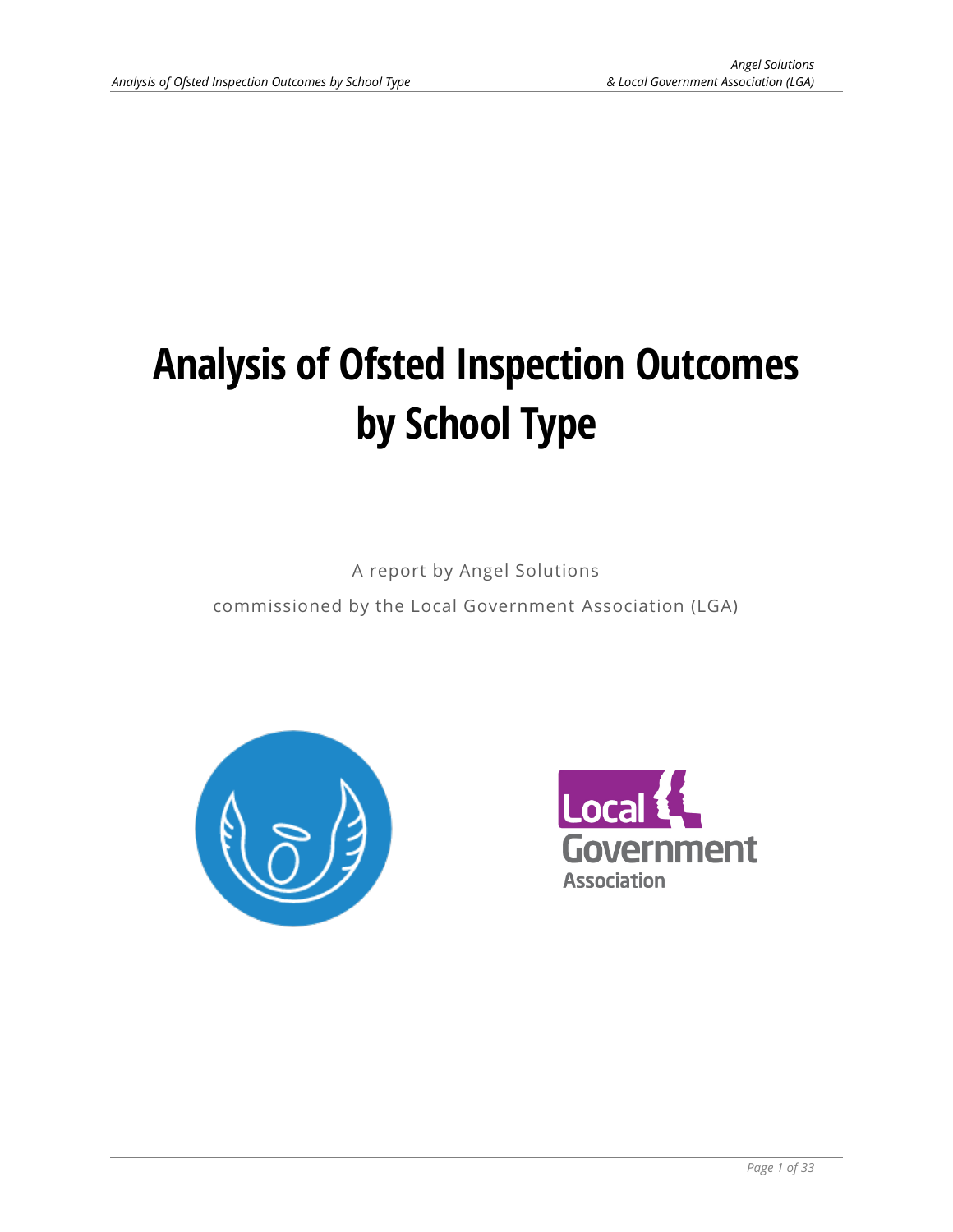# **Contents**

| 1. |        |  |                                                                                               |  |  |  |  |  |
|----|--------|--|-----------------------------------------------------------------------------------------------|--|--|--|--|--|
| 2. |        |  |                                                                                               |  |  |  |  |  |
| 3. |        |  |                                                                                               |  |  |  |  |  |
|    | 3.1.   |  |                                                                                               |  |  |  |  |  |
|    | 3.2.   |  |                                                                                               |  |  |  |  |  |
| 4. |        |  |                                                                                               |  |  |  |  |  |
| 5. |        |  |                                                                                               |  |  |  |  |  |
|    | 5.1.   |  |                                                                                               |  |  |  |  |  |
|    | 5.1.1. |  |                                                                                               |  |  |  |  |  |
|    | 5.1.2. |  |                                                                                               |  |  |  |  |  |
|    | 5.2.   |  |                                                                                               |  |  |  |  |  |
|    | 5.2.1. |  |                                                                                               |  |  |  |  |  |
|    | 5.2.2. |  |                                                                                               |  |  |  |  |  |
|    | 5.3.   |  |                                                                                               |  |  |  |  |  |
|    | 5.3.1. |  |                                                                                               |  |  |  |  |  |
|    | 5.3.2. |  |                                                                                               |  |  |  |  |  |
| 6. |        |  | 17. Proportion of Schools Achieving a Good or Outstanding Inspection by School Type Over Time |  |  |  |  |  |
|    | 6.1.   |  |                                                                                               |  |  |  |  |  |
|    | 6.1.1. |  |                                                                                               |  |  |  |  |  |
|    | 6.1.2. |  |                                                                                               |  |  |  |  |  |
|    | 6.2.   |  |                                                                                               |  |  |  |  |  |
|    | 6.2.1. |  |                                                                                               |  |  |  |  |  |
|    | 6.2.2. |  |                                                                                               |  |  |  |  |  |
|    | 6.3.   |  |                                                                                               |  |  |  |  |  |
|    | 6.3.1. |  |                                                                                               |  |  |  |  |  |
|    | 6.3.2. |  |                                                                                               |  |  |  |  |  |
| 7. |        |  |                                                                                               |  |  |  |  |  |
|    | 7.1.   |  |                                                                                               |  |  |  |  |  |
|    | 7.2.   |  |                                                                                               |  |  |  |  |  |
|    | 7.3.   |  |                                                                                               |  |  |  |  |  |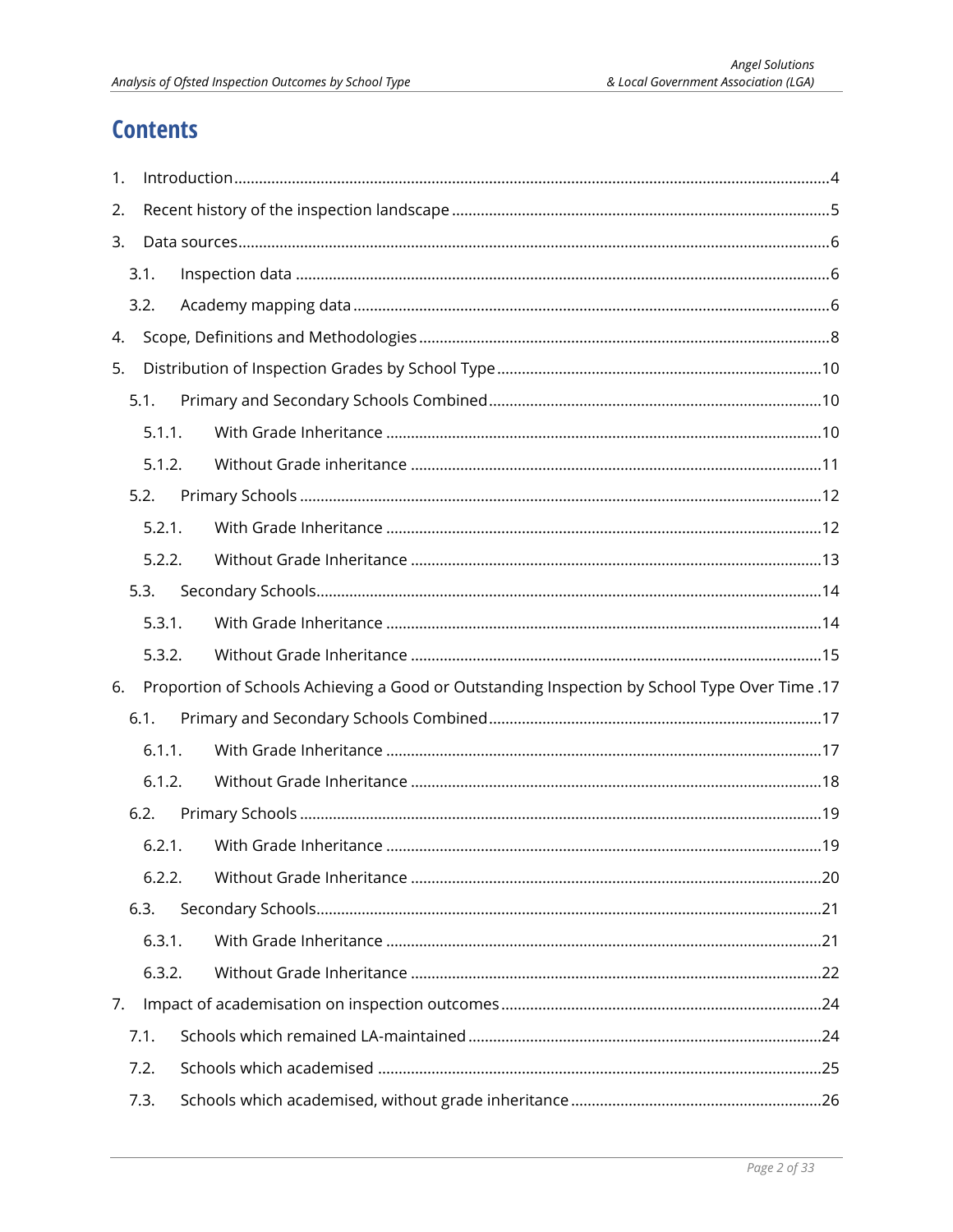| 7.4. |                                                                                               |  |
|------|-----------------------------------------------------------------------------------------------|--|
| 7.5. |                                                                                               |  |
|      | 8. Comparing inspection outcomes from specific grade starting points of LA-maintained schools |  |
|      |                                                                                               |  |
| 8.1. |                                                                                               |  |
| 8.2. |                                                                                               |  |
| 8.3. |                                                                                               |  |
| 8.4. |                                                                                               |  |
|      |                                                                                               |  |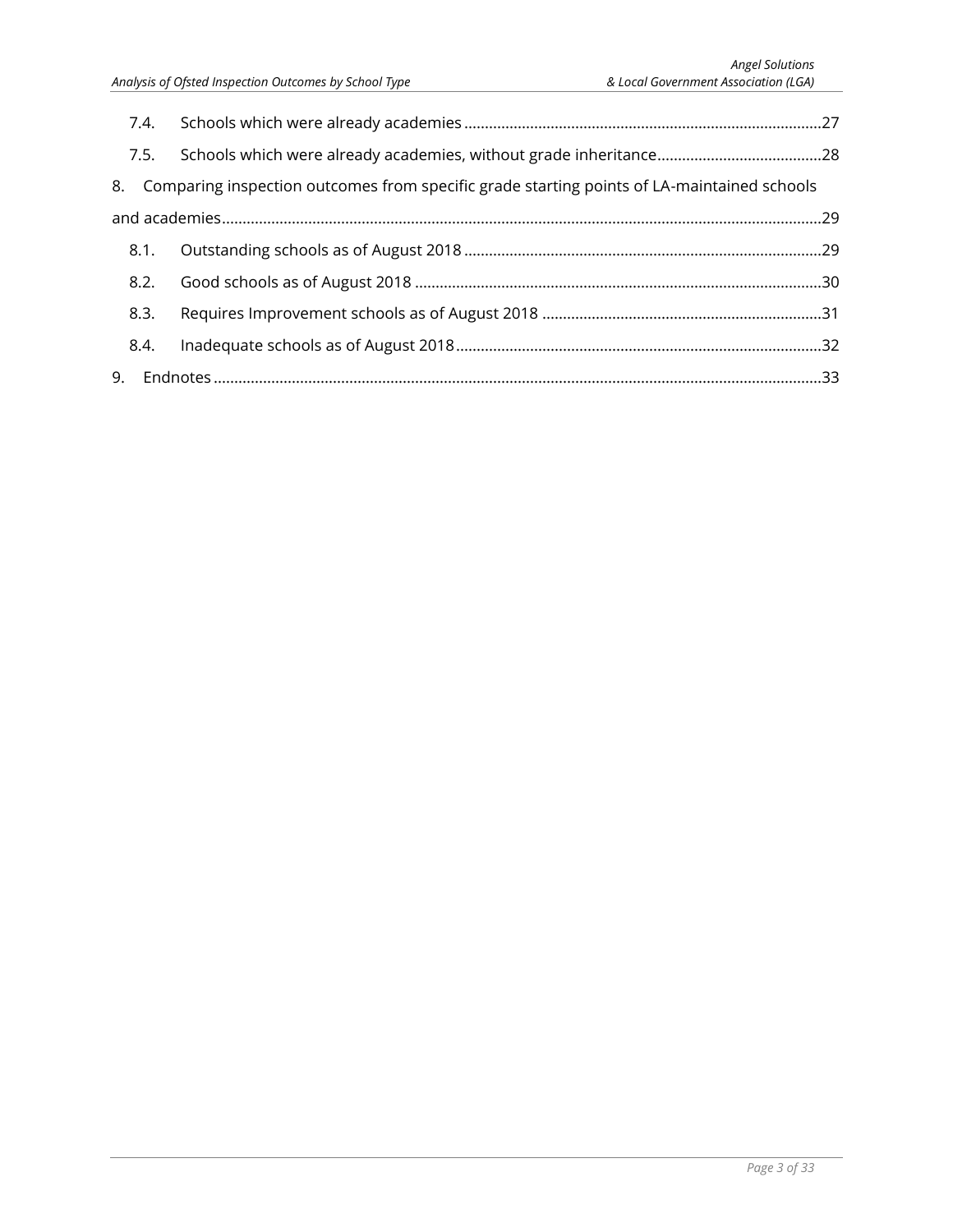# <span id="page-3-0"></span>**1. Introduction**

While there are many possible metrics to compare one school to another, the overall Ofsted inspection grade is arguably one of the most holistic, aggregating leadership, behaviour, quality of education and more into a solitary value: one of Outstanding, Good, Requires Improvement, or Inadequate.

This report compares LA-maintained schools, academies, and free schools using the overall Ofsted inspection grade as its primary metric.

First, we plot the distribution of schools across each inspection grade by school type with a further breakdown by phase of education, noting the impact of grade inheritance on academy and free school distributions.

Next, we trend the proportion of schools obtaining a Good or Outstanding grade by school type, including analysis by phase of education and impact of grade inheritance.

We study the impact of academisation, and grade inheritance, on inspection grades compared to LAmaintained schools during the same period.

Finally, we compare the change in inspection grades for schools previously sharing the same starting grade. Again, this analysis shows the impact with and without grade inheritance.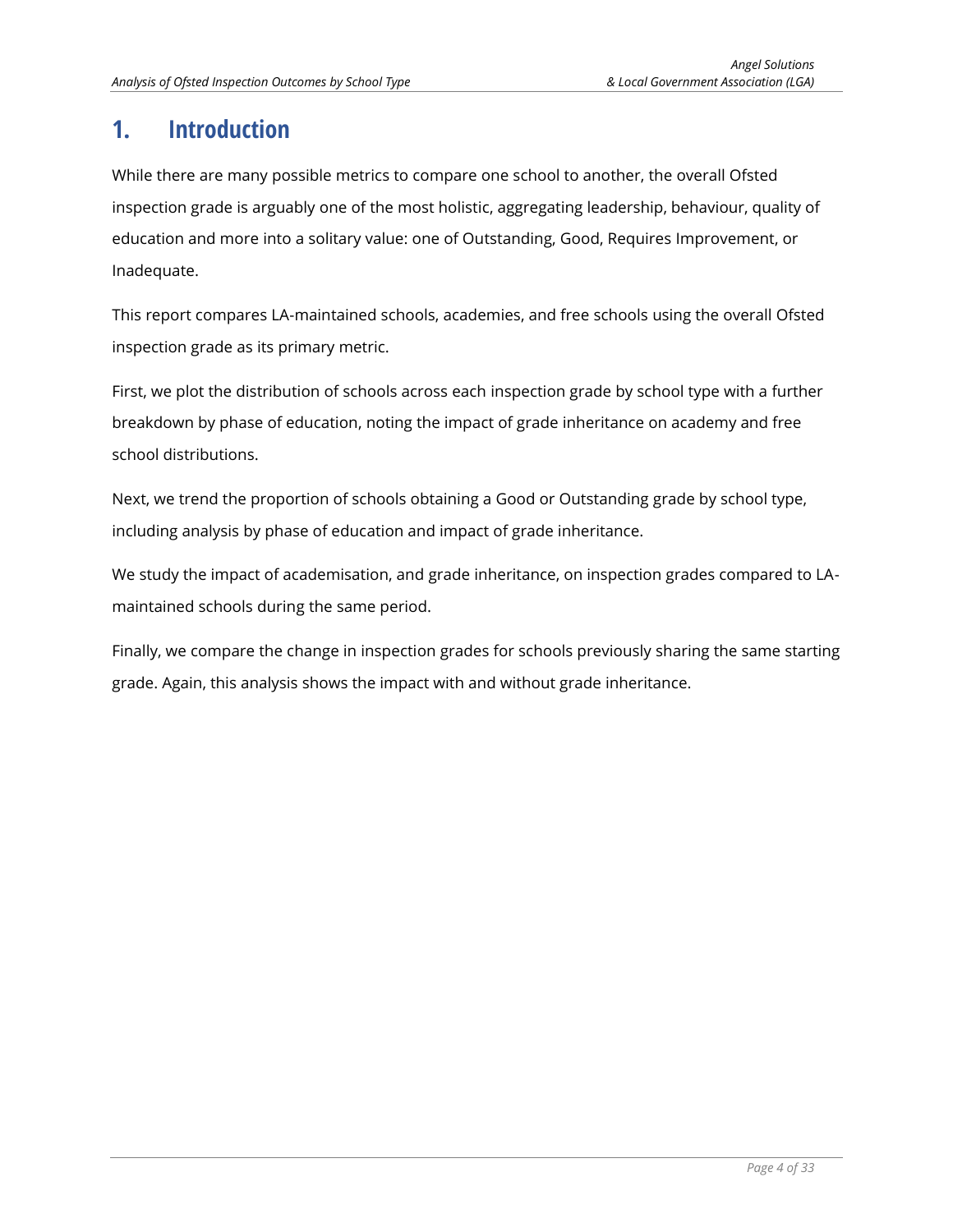# <span id="page-4-0"></span>**2. Recent history of the inspection landscape**

While the Ofsted inspection has a much longer history, for this report, the applicable history started in 2018.

In June 2018, Ofsted introduced a significant statistical methodology change<sup>i</sup> : all academies would inherit the inspection grade of their predecessor school, where possible. While converted academies already used this approach, sponsored academies were previously treated as a new provision and were considered ungraded until their next inspection. Therefore, our longitudinal analysis uses August 2018 as a baseline to make grade comparison over time more representative.

Unlike the analysis in this report, Ofsted's aggregated statistics separate sponsored academies that have not received an academised inspection under a "not inspected in current form" group, distinct from those that have.<sup>ii</sup>

The Common Inspection Framework (CIF)<sup>iii</sup>, in effect since September 2015, was replaced by the Education Inspection Framework (EIF) in September 2019<sup>iv</sup>. The EIF shifted focus towards the quality of teaching and the curriculum.Six months after introducing the EIF, Ofsted suspended all inspections from March 2020 due to the COVID-19 pandemic<sup>v</sup>. No inspections took place for 13 months until April 2021. "Lighter-touch" inspections were carried out over the 2021 summer term, with a full programme of inspections starting in the following autumn term $\rm{^{\textrm{vi}}}$ . Consequentially, even though the EIF has been the active framework for a significant amount of time, relatively few schools have been subject to it.

Since restarting inspections following the pandemic, the Government has requested Ofsted inspect every school between September 2021 and the end of the 2024/25 academic year, including schools graded Outstanding that would typically be exempt from inspection<sup>vii</sup>.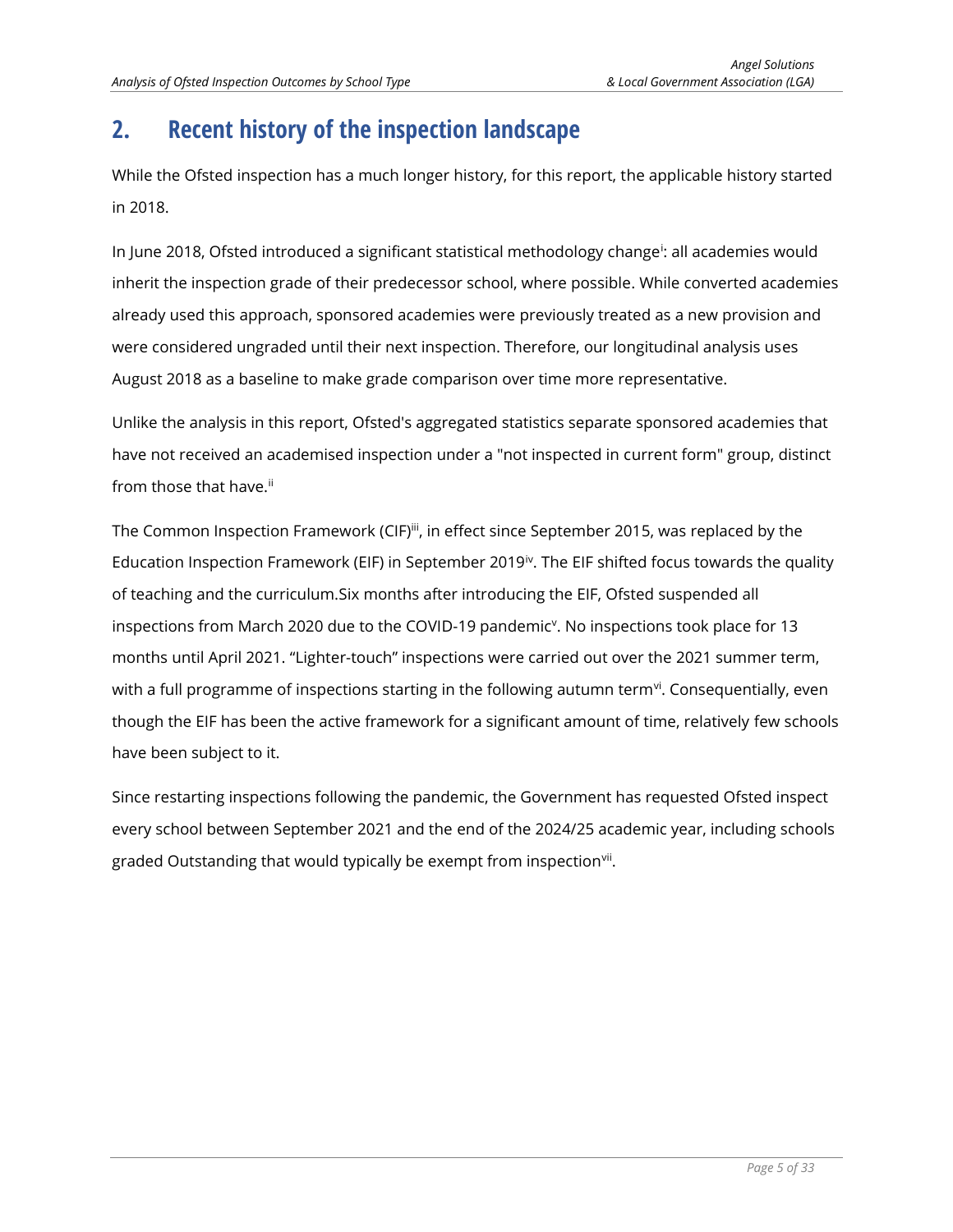# <span id="page-5-0"></span>**3. Data sources**

This report utilises data available in the public domain from official sources.

#### <span id="page-5-1"></span>**3.1. Inspection data**

Ofsted has released monthly management information and quarterly official statistics into the public domain for many years, and this report uses both.

In the context of this report, we sourced each school's latest inspection grade from the management information as of 31 January 2022.

[https://www.gov.uk/government/statistical-data-sets/monthly-management-information-ofsteds](https://www.gov.uk/government/statistical-data-sets/monthly-management-information-ofsteds-school-inspections-outcomes)[school-inspections-outcomes](https://www.gov.uk/government/statistical-data-sets/monthly-management-information-ofsteds-school-inspections-outcomes)

For the historical latest inspection grade per school, this report uses the official statistics dated 31 August from 2018 to 2021.

[https://www.gov.uk/government/statistics/state-funded-schools-inspections-and-outcomes-as-at-31](https://www.gov.uk/government/statistics/state-funded-schools-inspections-and-outcomes-as-at-31-august-2021) [august-2021](https://www.gov.uk/government/statistics/state-funded-schools-inspections-and-outcomes-as-at-31-august-2021)

[https://www.gov.uk/government/statistics/state-funded-schools-inspections-and-outcomes-as-at-31](https://www.gov.uk/government/statistics/state-funded-schools-inspections-and-outcomes-as-at-31-august-2020) [august-2020](https://www.gov.uk/government/statistics/state-funded-schools-inspections-and-outcomes-as-at-31-august-2020)

[https://www.gov.uk/government/statistics/state-funded-schools-inspections-and-outcomes-as-at-31](https://www.gov.uk/government/statistics/state-funded-schools-inspections-and-outcomes-as-at-31-august-2019) [august-2019](https://www.gov.uk/government/statistics/state-funded-schools-inspections-and-outcomes-as-at-31-august-2019)

[https://www.gov.uk/government/statistics/state-funded-schools-inspections-and-outcomes-as-at-31](https://www.gov.uk/government/statistics/state-funded-schools-inspections-and-outcomes-as-at-31-august-2018) [august-2018](https://www.gov.uk/government/statistics/state-funded-schools-inspections-and-outcomes-as-at-31-august-2018)

## <span id="page-5-2"></span>**3.2. Academy mapping data**

Upon academisation, a school changes its Unique Reference Number (URN), the identifying number of a school.

The Department for Education (DfE) supplies a regularly updated list of all open academies, their new URN, and their predecessor schools' URNs. With this, we can map LA-maintained schools to their academised successors.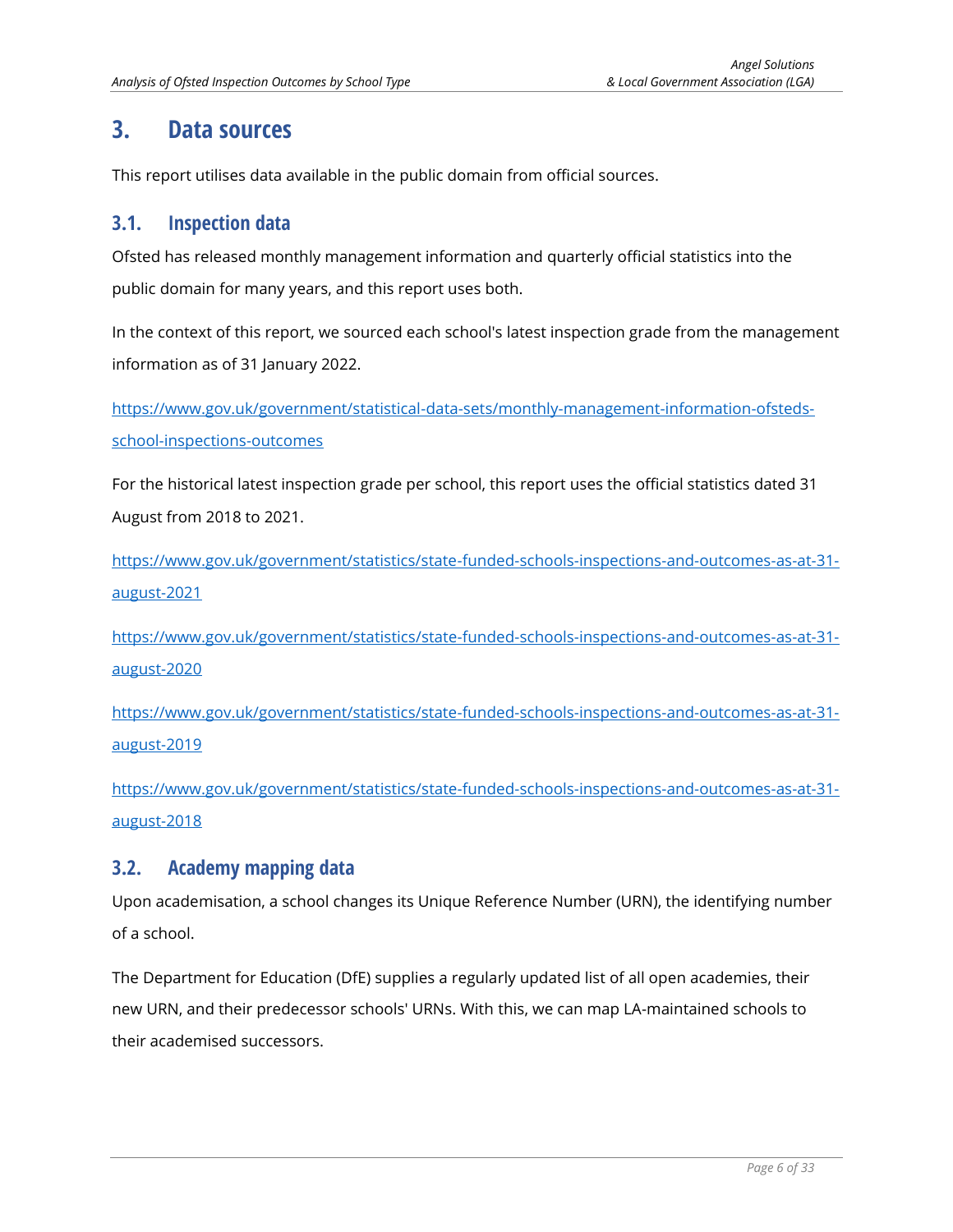[https://www.gov.uk/government/publications/open-academies-and-academy-projects-in](https://www.gov.uk/government/publications/open-academies-and-academy-projects-in-development)[development](https://www.gov.uk/government/publications/open-academies-and-academy-projects-in-development)

Since academies can have multiple predecessors, and those schools do not inherit an inspection grade, we limited our mapping to those schools with a one-to-one relationship between predecessor and successor.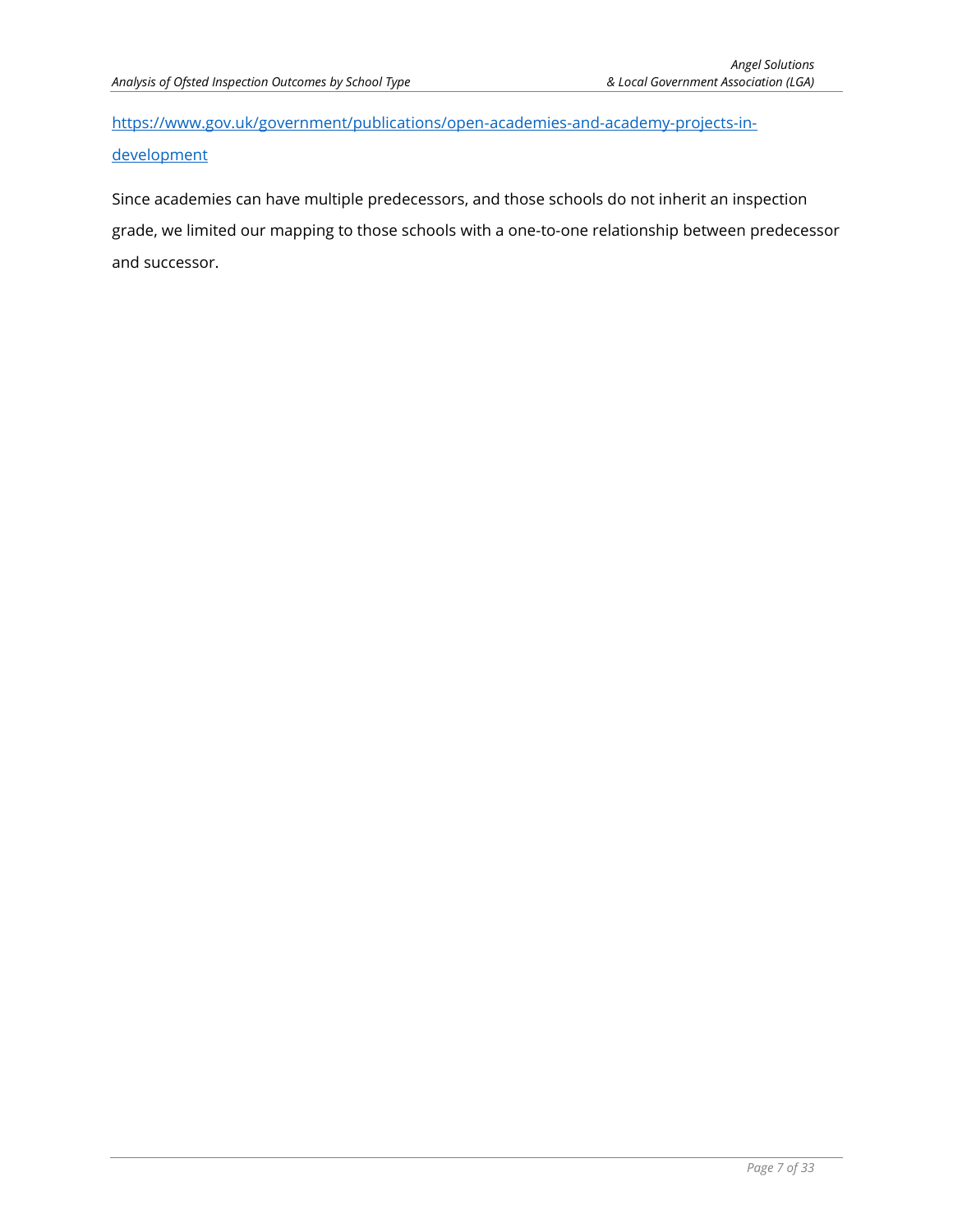# <span id="page-7-0"></span>**4. Scope, Definitions and Methodologies**

In general terms, the scope of this report is limited to English mainstream, state-funded schools that offer the primary or secondary phase of education. More specifically, the scope of this report is limited to all schools categorised by Ofsted as one of the following types:

| <b>MAIN TYPE</b>     |              |               | <b>SUB TYPE</b>                     |       |                    |            |  |
|----------------------|--------------|---------------|-------------------------------------|-------|--------------------|------------|--|
|                      | <b>Count</b> | $\frac{9}{6}$ |                                     | Count | $%$ of all schools | % of group |  |
| <b>LA-maintained</b> | 11,015       | 55%           | <b>Community School</b>             | 6,003 | 30%                | 55%        |  |
|                      |              |               | <b>Foundation School</b>            | 706   | 4%                 | 6%         |  |
|                      |              |               | <b>Voluntary Aided School</b>       | 2,649 | 13%                | 24%        |  |
|                      |              |               | <b>Voluntary Controlled School</b>  | 1,657 | 8%                 | 15%        |  |
| Academy              | 8,652        | 43%           | <b>Academy Converter</b>            | 6,246 | 31%                | 72%        |  |
|                      |              |               | <b>Academy Sponsor Led</b>          | 2,406 | 12%                | 28%        |  |
| <b>Free School</b>   | 529          | 3%            | <b>City Technology College</b>      | 3     | $< 0.5\%$          | 1%         |  |
|                      |              |               | <b>Free Schools</b>                 | 457   | 2%                 | 86%        |  |
|                      |              |               | <b>Studio Schools</b>               | 21    | $< 0.5\%$          | 4%         |  |
|                      |              |               | <b>University Technical College</b> | 48    | $< 0.5\%$          | 9%         |  |

From Ofsted's January management information dataset, 20,196 schools are in scope; 92% of all state-funded schools.



LA-maintained schools are the majority, but the number of academies is constantly rising; according to Ofsted's statistics, 2,731 academies have an open date on or after 1 January 2018. That is 32% of the total number of academies, with more than 10% (845) opening since 1 January 2020.

When school phases are applied, the composition

changes quite significantly.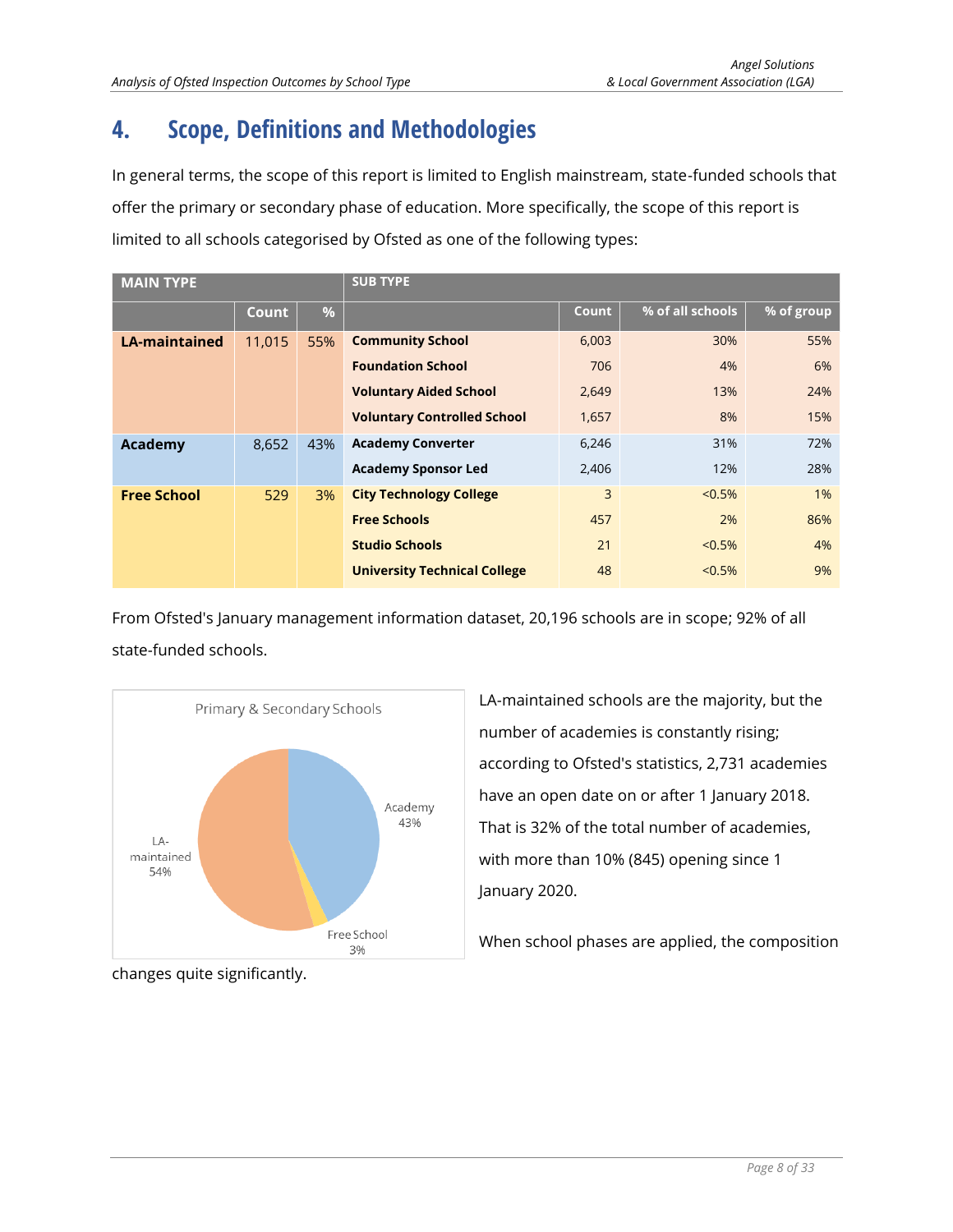

The distribution of primary schools across school types shows a more significant majority of schools are LA-maintained, 62%, with 37% an academy and just 1% a free school.

Meanwhile, the case is different for secondary schools. 71% are academies, 21% are LA-maintained, and 8% free schools.

In this report:

- We round all percentages to the nearest whole number.
- Summed percentages may not add up to 100 due to rounding.
- We distinguish between true zero and rounded-to-zero with "0%" and "<0.5%", respectively.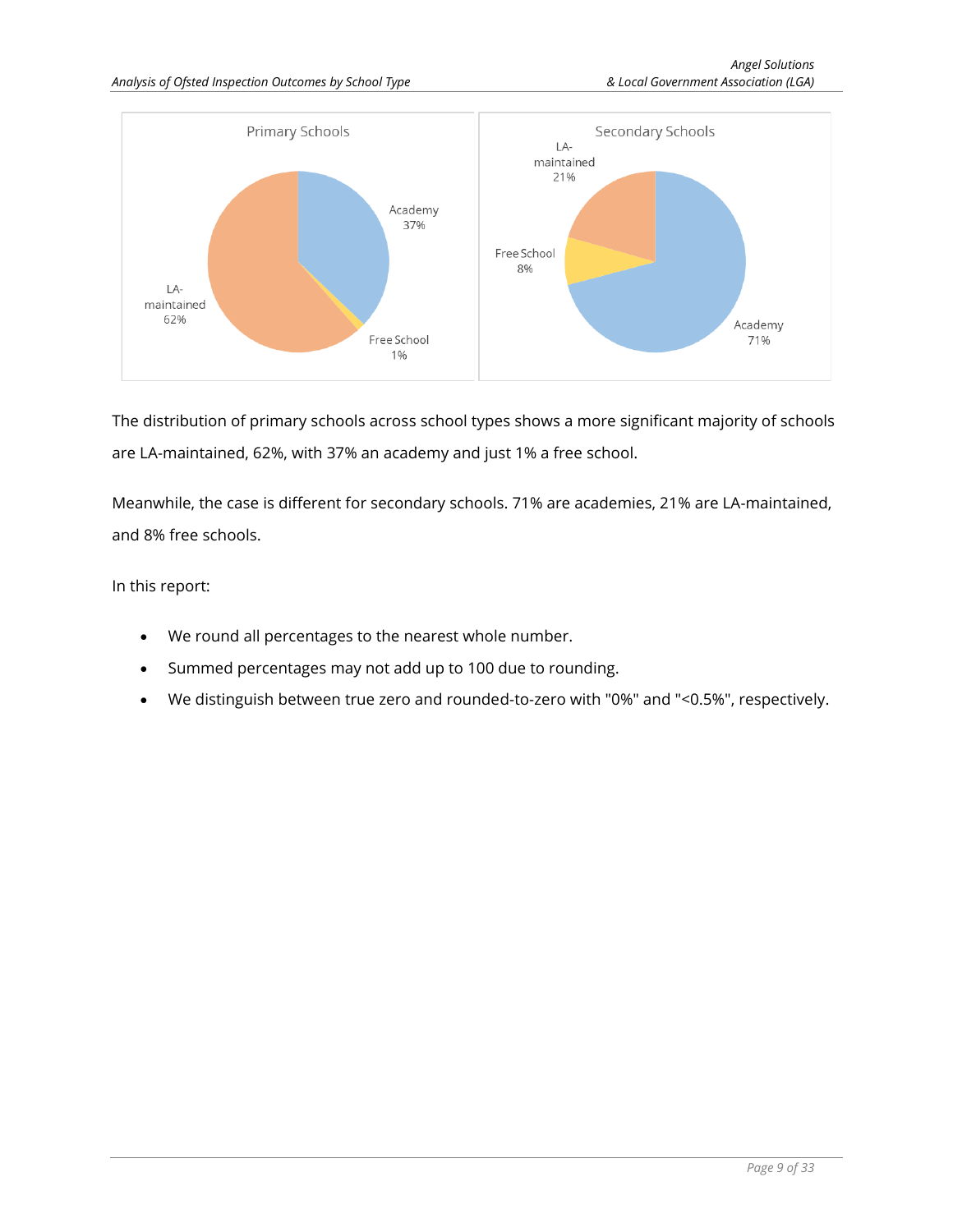# <span id="page-9-0"></span>**5. Distribution of Inspection Grades by School Type**

# <span id="page-9-1"></span>**5.1. Primary and Secondary Schools Combined**

## <span id="page-9-2"></span>**5.1.1. With Grade Inheritance**

The table below shows the distribution of schools by latest inspection grade and school type as of 31 January 2022.

|                                      | <b>Outstanding</b><br>or Good | <b>Outstanding</b> | Good         | <b>Requires</b><br>impr.    | Inadequate | <b>Not</b><br>inspected |
|--------------------------------------|-------------------------------|--------------------|--------------|-----------------------------|------------|-------------------------|
| <b>LA maintained</b>                 | 92%                           | 16%                | 76%          | п<br>8%                     | < 0.5%     | $< 0.5\%$               |
| inspected: 11,000                    | 10,076                        | 1,742              | 8,334        | 878                         | 46         | 15                      |
| <b>Academies</b>                     | 80%                           | 17%                | 63%          | <b>The Co</b><br>13%        | 7%         | $< 0.5\%$               |
| inspected: 8,624                     | 6,927                         | 1,506              | 5,421        | 1,088                       | 609        | 28                      |
| Converted<br>inspected: 6,230        | 89%<br>5,523                  | 22%<br>1,351       | 67%<br>4,172 | <b>The Co</b><br>10%<br>627 | 1%<br>80   | $< 0.5\%$<br>16         |
| <b>Sponsored</b><br>inspected: 2,394 | 59%<br>1,404                  | 6%<br>155          | 52%<br>1,249 | 19%<br>461                  | 22%<br>529 | $< 0.5\%$<br>12         |
| <b>Free schools</b>                  | 83%                           | 27%                | 56%          | 12%                         | 5%         | 36%                     |
| inspected: 336                       | 279                           | 92                 | 187          | 39                          | 18         | 193                     |

This table allows grade inheritance: an academy or free school not yet inspected since changing school type inherits their inspection grade from their predecessor. Uninspected new schools and schools with multiple predecessor schools are discounted from the grade distribution percentages but displayed for completeness.

LA-maintained schools have the highest percentage of schools that hold a Good or Outstanding grade as of 31 January 2022, with 92%.

When all academies, regardless of route, are combined, 80% of them hold a Good or Outstanding grade, 12 percentage points lower than LA-maintained schools.

Considering each academy route separately, converted academies perform better, with 89% of schools holding a Good or Outstanding grade, compared to just 59% of sponsored academies, the worst-performing school type in this analysis.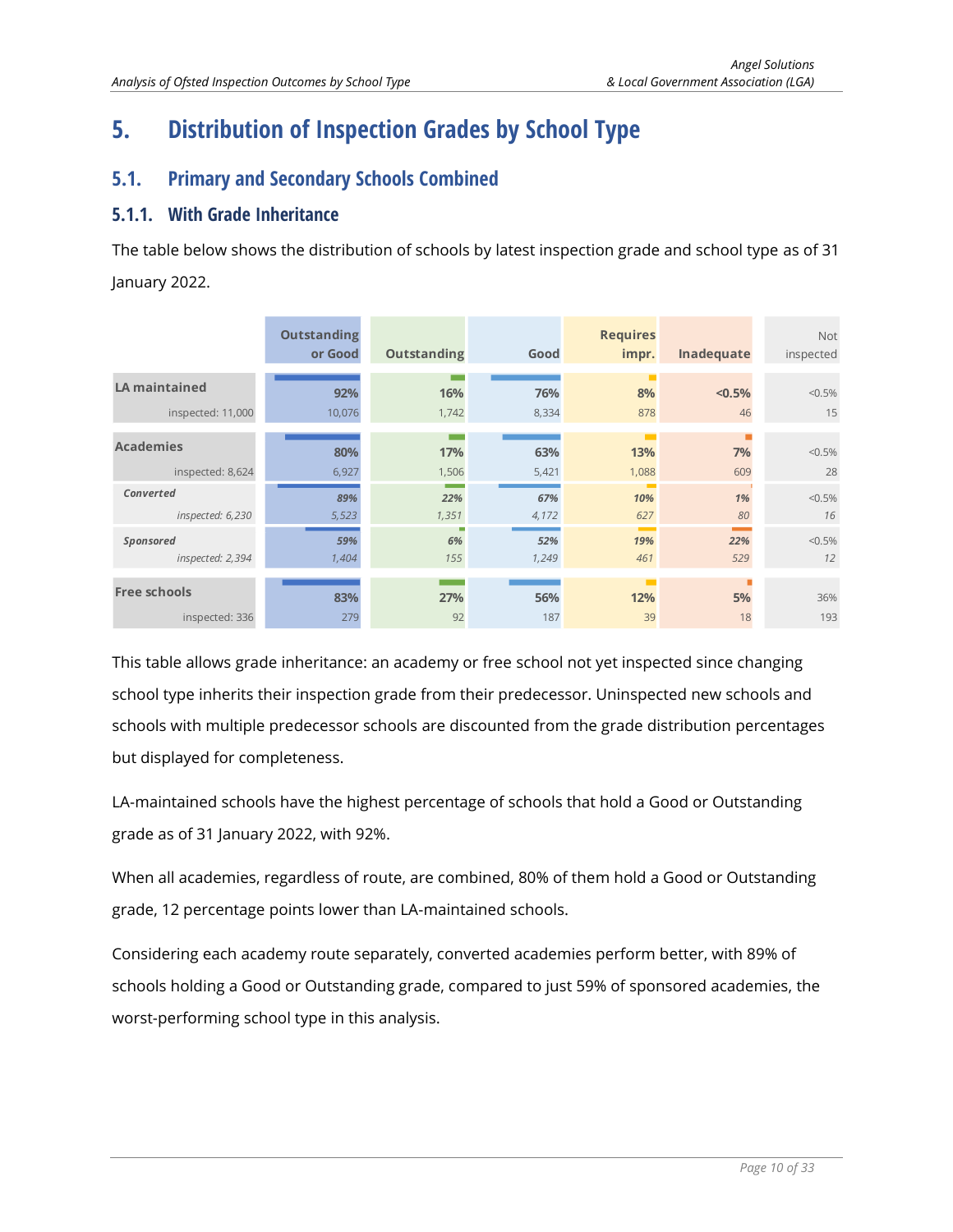Grade inheritance is a significant contributing factor to the relatively low percentage of sponsored academies achieving a Good or Outstanding grade since LA-maintained schools that receive an inadequate inspection grade are subject to sponsored academisation.

83% of free schools hold a Good or Outstanding grade. Note, more than one-third of all free schools are uninspected.

#### <span id="page-10-0"></span>**5.1.2. Without Grade inheritance**

The table below shows the distribution of schools by latest inspection grade and school type as of 31 January 2022, but this time removes the bias of grade inheritance by limiting academies and free schools to those inspected since changing type.

|                                      | <b>Outstanding</b><br>or Good | Outstanding | Good         | <b>Requires</b><br>impr. | Inadequate |
|--------------------------------------|-------------------------------|-------------|--------------|--------------------------|------------|
| <b>LA maintained</b>                 | 92%                           | 16%         | 76%          | 8%                       | $< 0.5\%$  |
| inspected: 11,000                    | 10,076                        | 1,742       | 8,334        | 878                      | 46         |
| <b>Academies</b>                     | 85%                           | 12%         | 74%          | 13%                      | 1%         |
| inspected: 5,486                     | 4,683                         | 635         | 4,048        | 737                      | 66         |
| Converted<br>inspected: 3,757        | 89%<br>3,329                  | 13%<br>481  | 76%<br>2,848 | 11%<br>398               | 1%<br>30   |
| <b>Sponsored</b><br>inspected: 1,729 | 78%<br>1,354                  | 9%<br>154   | 69%<br>1,200 | 20%<br>339               | 2%<br>36   |
| <b>Free schools</b>                  | 88%                           | 29%         | 59%          | 10%                      | 2%         |
| inspected: 316                       | 277                           | 92          | 185          | 33                       | 6          |

LA-maintained school values are unaffected as they have not changed school type. However, the academy and free school values are affected: 36% of all academies inherited their grade - 40% of converted academies and 28% of sponsored academies – as well as 5% of free schools.

Without grade inheritance, the percentage of all academies with a Good or Outstanding grade increases by five percentage points, from 80% to 85%. However, the percentage of Outstanding schools drops by five percentage points, from 17% to 12%.

Converted academies benefit most from Outstanding grade inheritance; without grade inheritance, the percentage of Outstanding schools drops by nine percentage points and leaves 64% of all Outstanding converted academies yet to retain this grade with a new inspection.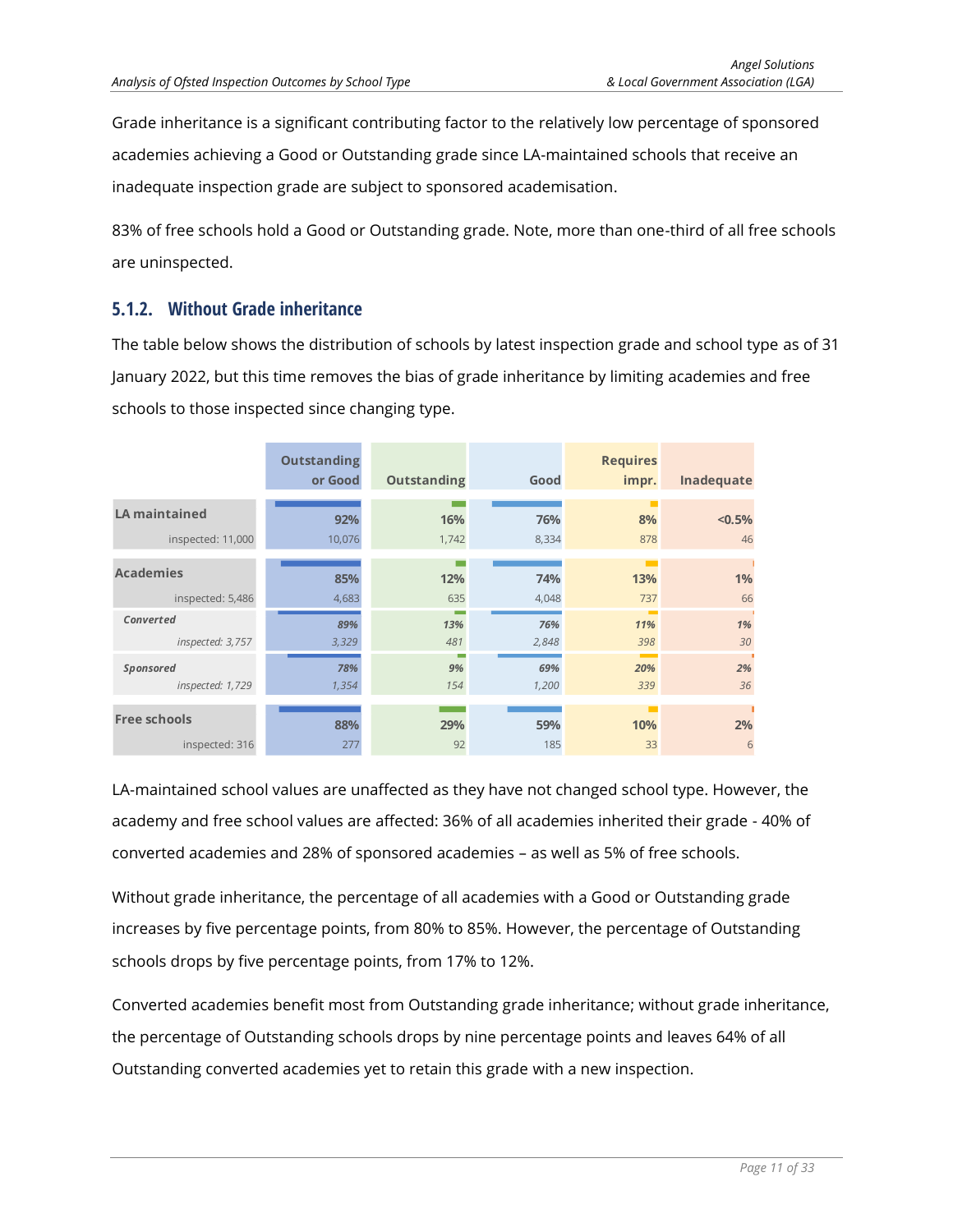There is an improvement for sponsored academies across the board after removing grade inheritance: notably, the percentage of Good or Outstanding schools increases by 19 percentage points, from 59% to 78%, and the percentage of Inadequate schools drops by 20 percentage points, from 22% to 2%. The sole negative exception is that the proportion of schools with a Requires Improvement grade increases slightly by one percentage point, from 19% to 20%.

Free schools improve in every aspect, with the percentage of Good or Outstanding schools increasing by five percentage points, from 83% to 88%.

#### <span id="page-11-0"></span>**5.2. Primary Schools**

#### <span id="page-11-1"></span>**5.2.1. With Grade Inheritance**

|                                       | <b>Outstanding</b><br>or Good | <b>Outstanding</b> | Good         | <b>Requires</b><br>impr. | Inadequate           | <b>Not</b><br>inspected |
|---------------------------------------|-------------------------------|--------------------|--------------|--------------------------|----------------------|-------------------------|
| <b>LA maintained</b>                  | 92%                           | 16%                | 76%          | 8%                       | $< 0.5\%$            | $< 0.5\%$               |
| inspected: 10,298                     | 9,484                         | 1,629              | 7,855        | 780                      | 34                   | 15                      |
| <b>Academies</b>                      | 82%                           | 16%                | 66%          | 11%                      | 7%                   | $< 0.5\%$               |
| inspected: 6,211                      | 5,080                         | 998                | 4,082        | 711                      | 420                  | 23                      |
| Converted<br>inspected: 4,594         | 90%<br>4,127                  | 20%<br>908         | 70%<br>3,219 | 9%<br>428                | 1%<br>39             | $< 0.5\%$<br>14         |
| Sponsored<br>inspected: 1,617         | 59%<br>953                    | 6%<br>90           | 53%<br>863   | 18%<br>283               | 24%<br>381           | 1%<br>9                 |
| <b>Free schools</b><br>inspected: 134 | 93%<br>125                    | 38%<br>51          | 55%<br>74    | 5%<br>$\overline{7}$     | 1%<br>$\overline{2}$ | 44%<br>104              |

This table looks at the same distribution of schools by school type and latest inspection grade and uses the same dataset and grade inheritance methodology but is limited to schools Ofsted categorises as offering a primary phase education.

Free schools are the best performing school type offering primary education, with 93% of schools holding a Good or Outstanding grade and 38% holding an Outstanding grade, nearly double the proportion of any other school type. However, this needs to be caveated with the relatively small number of free schools – they make up less than 1% of all inspected primary schools – and the high proportion of uninspected primary free schools, 44%.

The next best performing school type is LA-maintained schools, with 92% holding a Good or Outstanding grade.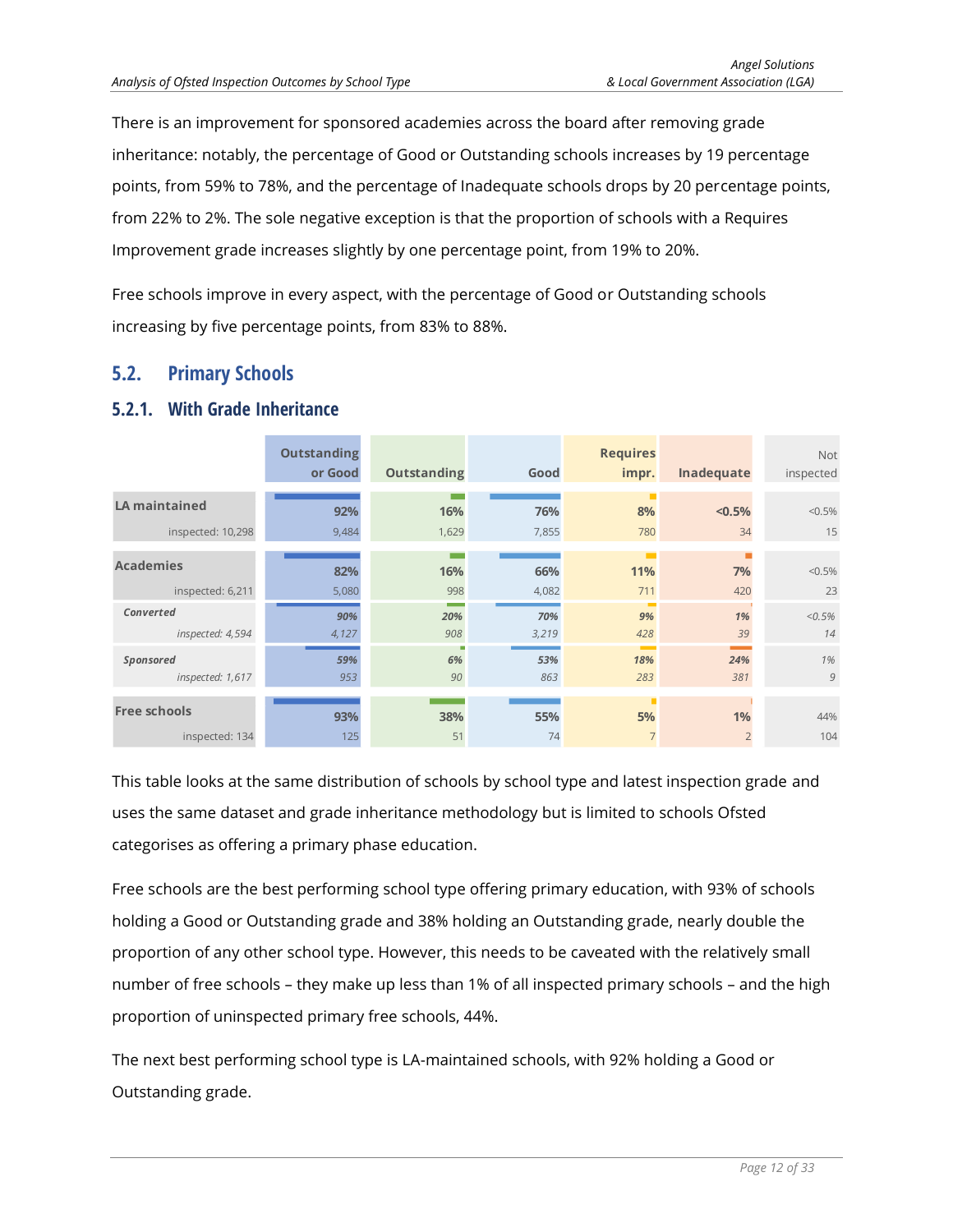Of all primary academies, 82% hold a Good or Outstanding grade; ten percentage points fewer than LA-maintained schools. Neither academy route exceeds or matches the LA-maintained percentage either: 90% of converted academies hold a Good or Outstanding grade, two percentage points lower than LA-maintained schools, and 59% of sponsored academies, 33 percentage points lower.

Note that converted academies hold a higher percentage of Outstanding primary schools than LAmaintained primary schools, by four percentage points, 20% to 16% respectively.

|                                       | <b>Outstanding</b><br>or Good | Outstanding   | Good         | <b>Requires</b><br>impr. | Inadequate         |
|---------------------------------------|-------------------------------|---------------|--------------|--------------------------|--------------------|
| <b>LA maintained</b>                  | 92%                           | 16%           | 76%          | 8%                       | < 0.5%             |
| inspected: 10,298                     | 9,484                         | 1,629         | 7,855        | 780                      | 34                 |
| <b>Academies</b>                      | 87%                           | m.<br>9%      | 78%          | 12%                      | 1%                 |
| inspected: 3,629                      | 3,150                         | 320           | 2,830        | 439                      | 40                 |
| Converted<br>inspected: 2,495         | 90%<br>2,238                  | 9%<br>231     | 80%<br>2,007 | 10%<br>240               | 1%<br>17           |
| <b>Sponsored</b><br>inspected: 1,134  | 80%<br>912                    | ۳<br>8%<br>89 | 73%<br>823   | 18%<br>199               | 2%<br>23           |
| <b>Free schools</b><br>inspected: 132 | 94%<br>124                    | 39%<br>51     | 55%<br>73    | 5%<br>7                  | 1%<br>$\mathbf{1}$ |

# <span id="page-12-0"></span>**5.2.2. Without Grade Inheritance**

With this table, the focus remains on primary schools, but we have removed the grade inheritance bias.

Since academising, 58% of all primary academies with a grade have received an inspection: 54% of converted academies and 70% of sponsored academies. The rest inherited the grade from their predecessor.

Only two primary free schools of the 134 that hold an inspection grade inherited that grade.

As a result, the percentage of all academies holding a Good or Outstanding grade increases by five percentage points, from 82% to 87%, mainly caused by the 21 percentage point increase for sponsored academies, from 59% to 80%.

Converted academies see a significant 11 percentage point drop in Outstanding primary schools after removing grade inheritance: from 20% to 9%.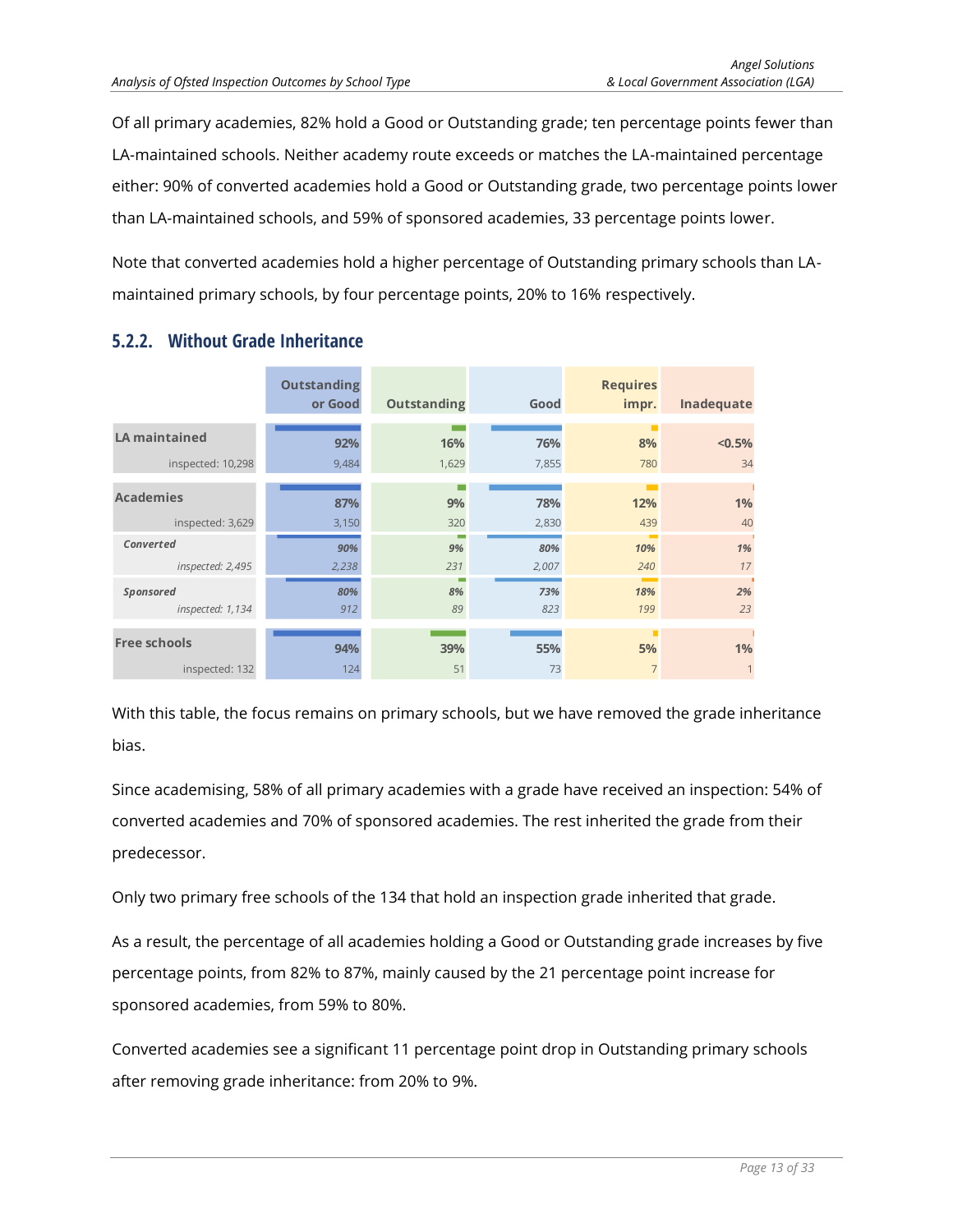# <span id="page-13-0"></span>**5.3. Secondary Schools**

## <span id="page-13-1"></span>**5.3.1. With Grade Inheritance**

|                             | <b>Outstanding</b><br>or Good | <b>Outstanding</b> | Good       | <b>Requires</b><br>impr. | Inadequate | <b>Not</b><br>inspected |
|-----------------------------|-------------------------------|--------------------|------------|--------------------------|------------|-------------------------|
| <b>LA maintained</b>        | 84%                           | 16%                | 68%        | 14%                      | 2%         | $< 0.5\%$               |
| inspected: 702              | 592                           | 113                | 479        | 98                       | 12         | $\overline{0}$          |
| <b>Academies</b>            | 77%                           | 21%                | 55%        | 16%                      | 8%         | $< 0.5\%$               |
| inspected: 2,413            | 1,847                         | 508                | 1,339      | 377                      | 189        | 5                       |
| Converted                   | 85%                           | 27%                | 58%        | 12%                      | 3%         | $< 0.5\%$               |
| inspected: 1,636            | 1,396                         | 443                | 953        | 199                      | 41         | $\overline{2}$          |
| Sponsored<br>inspected: 777 | 58%<br>451                    | г<br>8%<br>65      | 50%<br>386 | 23%<br>178               | 19%<br>148 | $< 0.5\%$<br>3          |
| <b>Free schools</b>         | 76%                           | 20%                | 56%        | 16%                      | 8%         | 31%                     |
| inspected: 202              | 154                           | 41                 | 113        | 32                       | 16         | 89                      |

This table focuses on secondary schools and applies grade inheritance.

Inspection grade outcomes for all school types are lower for secondary schools than primary schools.

There is an eight percentage point difference in Good or Outstanding primary and secondary LAmaintained schools: 92% for primary schools and 84% for secondary schools.

There is a five percentage point difference for all academies: 82% for primary schools and 77% for secondary schools. Broken down by academy route, there is a five percentage point difference for converted academies: 90% for primary schools and 85% for secondary schools, and one percentage point for sponsored academies: 59% for primary schools and 58% for secondary schools. The most significant differential is free schools with 17 percentage points: 93% for primary schools and 76% for secondary schools.

LA-maintained secondary schools are the best performing top-tier school group when compared using the percentage of schools holding a Good or Outstanding inspection grade: 84%, compared to 77% of academies and 76% of free schools.

Secondary converted academies outperform LA-maintained schools by one percentage point for schools with a Good or Outstanding latest inspection grade but by 11 percentage points for schools with an Outstanding grade.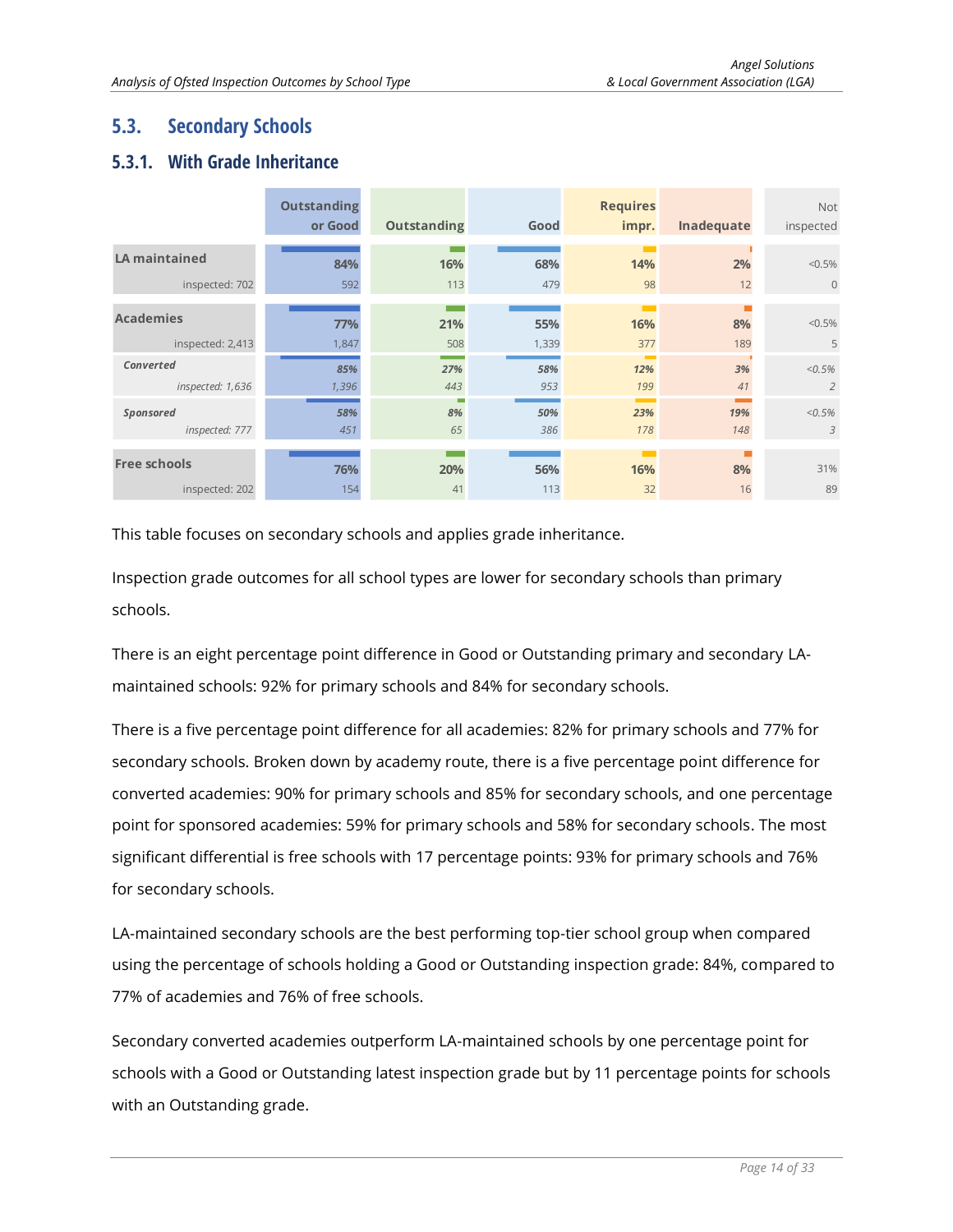Secondary sponsored academies are the worst-performing school type, with 58% of schools holding a Good or Outstanding grade and 19% holding an Inadequate grade.

#### <span id="page-14-0"></span>**5.3.2. Without Grade Inheritance**

|                                    | <b>Outstanding</b><br>or Good | <b>Outstanding</b>                          | Good       | <b>Requires</b><br>impr. | Inadequate |
|------------------------------------|-------------------------------|---------------------------------------------|------------|--------------------------|------------|
| <b>LA maintained</b>               | 84%                           | 16%                                         | 68%        | 14%                      | 2%         |
| inspected: 702                     | 592                           | 113                                         | 479        | 98                       | 12         |
| <b>Academies</b>                   | 83%                           | 17%                                         | 66%        | 16%                      | 1%         |
| inspected: 1,857                   | 1,533                         | 315                                         | 1,218      | 298                      | 26         |
| Converted<br>inspected: 1,262      | 86%<br>1,091                  | <b>The Contract of Street</b><br>20%<br>250 | 67%<br>841 | 13%<br>158               | 1%<br>13   |
| <b>Sponsored</b><br>inspected: 595 | 74%<br>442                    | 11%<br>65                                   | 63%<br>377 | 24%<br>140               | 2%<br>13   |
| <b>Free schools</b>                | 83%                           | 22%                                         | 61%        | 14%                      | 3%         |
| inspected: 184                     | 153                           | 41                                          | 112        | 26                       | 5          |

The table above shows secondary schools discounting those with an inherited inspection grade.

77% of all secondary academies with an inspection grade have received an inspection since academising, 19 percentage points higher than primary academies with 58%. The same is true for both academy routes: 77% of converted academies and the same percentage of sponsored academies.

91% of inspected secondary free schools have earned their grade via inspection rather than inheritance.

The percentage of all secondary academy schools holding a Good or Outstanding grade increases by six when grade inheritance is not applied: from 77% to 83%. However, the percentage of schools graded Outstanding drops by four percentage points, from 21% to 17%.

Without grade inheritance, the percentage of converted secondary academies with a Good or Outstanding grade increases by one point from 85% to 86%, but the percentage with an Outstanding grade drops by seven points, from 27% to 20%, although this is four points higher than LAmaintained schools with 16%.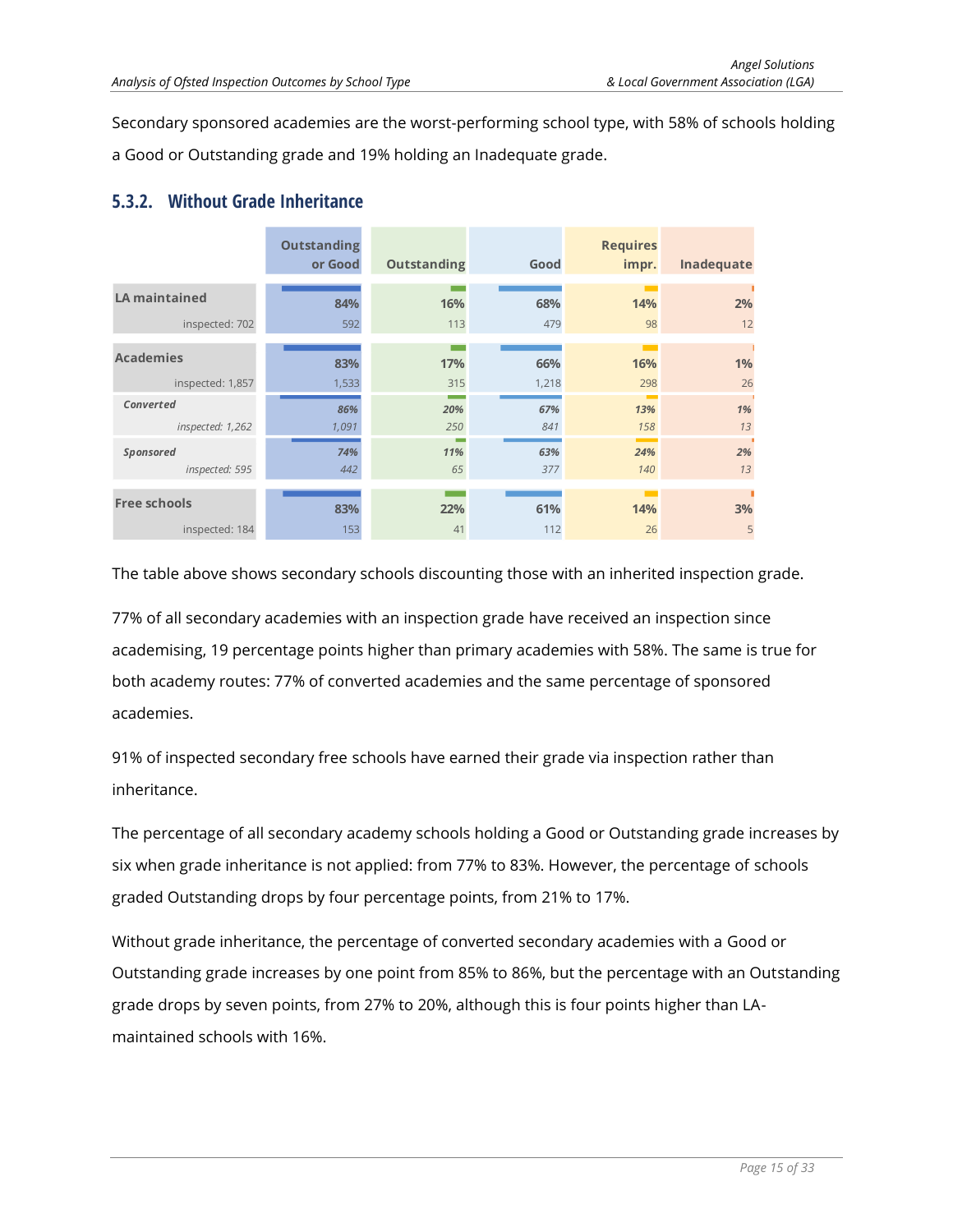Sponsored academies see the most considerable increase in schools with Good or Outstanding grades, rising 16 points from 58% to 74%, attributable mainly to the reduction in Inadequate schools by 17%, from 19% to 2%.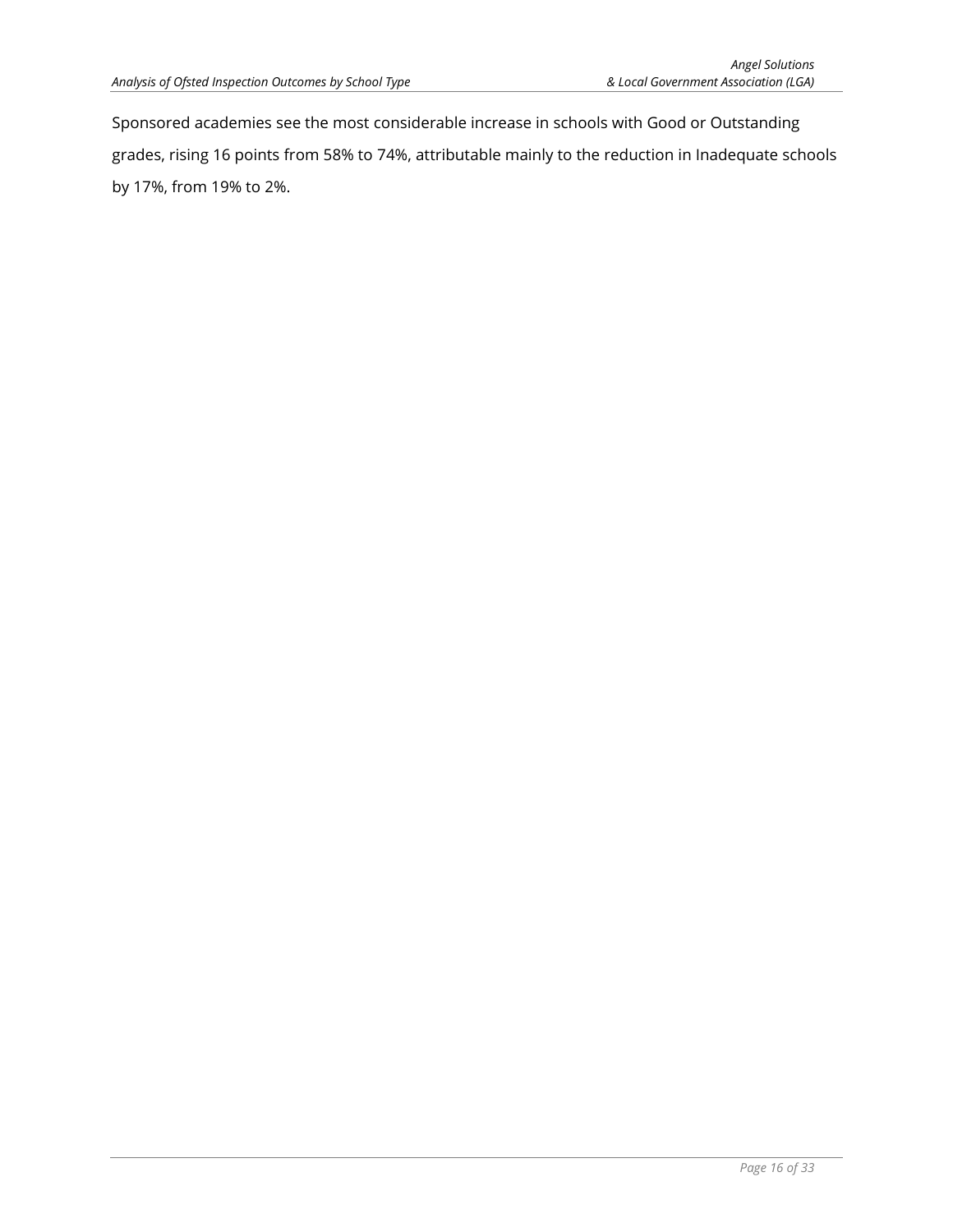# <span id="page-16-0"></span>**6. Proportion of Schools Achieving a Good or Outstanding Inspection by School Type Over Time**

# <span id="page-16-1"></span>**6.1. Primary and Secondary Schools Combined**

#### <span id="page-16-2"></span>**6.1.1. With Grade Inheritance**

This chart below shows the proportion of inspected schools holding a Good or Outstanding grade (including via grade inheritance), by school type, at various points over the 41 months from August 2018 to January 2022.

The first four points in time are 12 months apart, on 31 August each year, just before the start of the academic year. The last point is five months after the prior, taken on 31 January 2022.



Across all school types, the proportion holding a Good or Outstanding grade has remained steady or increased.

Comparing August 2018 to January 2022, there was no change in the percentage of converted academies with a Good or Outstanding grade at 89%, although that figure dipped to 88% during the intervening period. Converted academies were the only group not to increase over the studied period.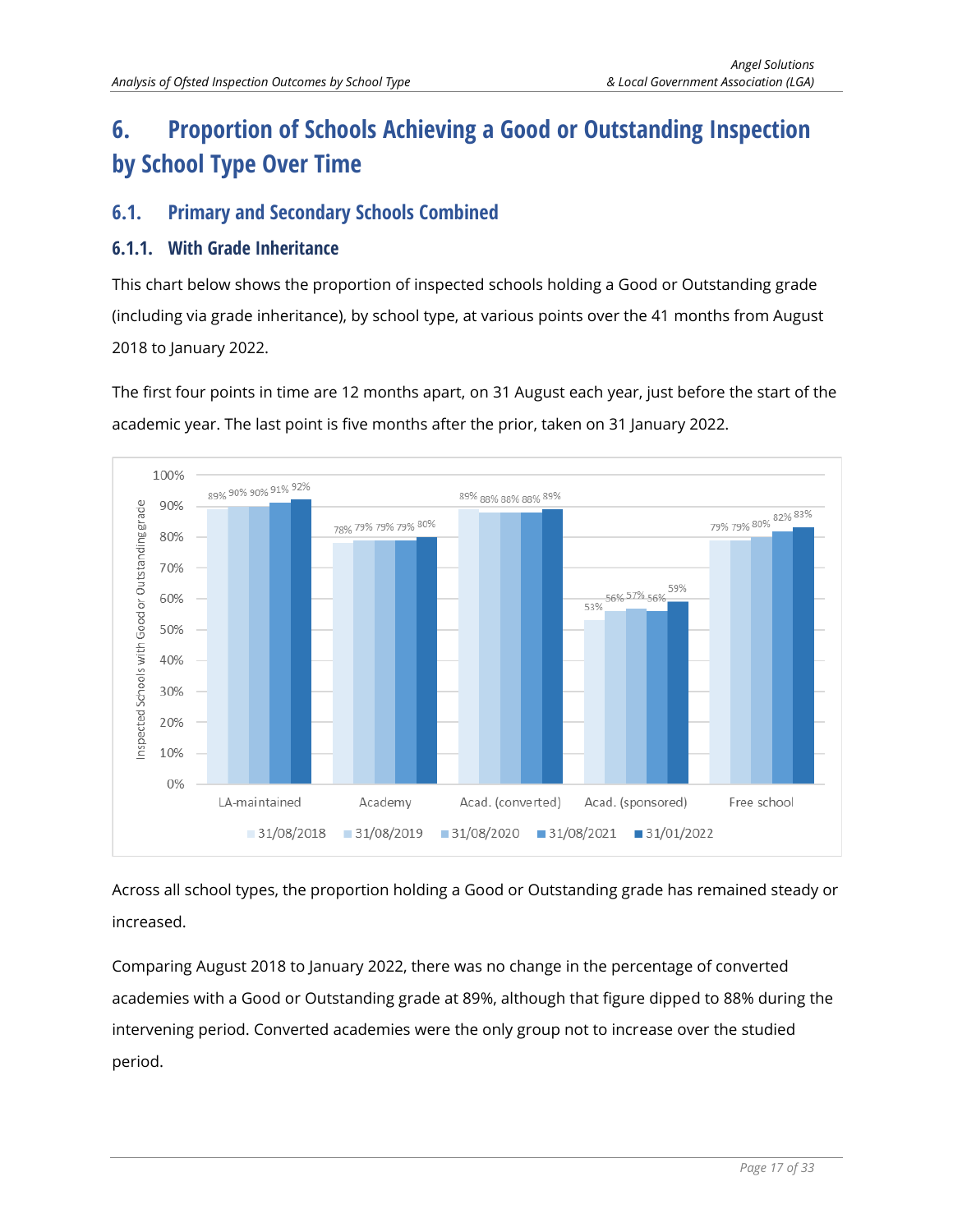All academies increased by two percentage points, from 78% to 80%; LA-maintained schools increased their percentage by three points, from 89% to 92%; free schools increased by four, from 79% to 83%; and, raising the most, sponsored academies rose by six points, from 53% to 59%.

#### <span id="page-17-0"></span>**6.1.2. Without Grade Inheritance**

The chart below repeats the process above, but with two differences:

- 1) We have removed schools that inherited their inspection grade from their predecessor from each point in time. In other words, each academy and free school has received an inspection since changing type.
- 2) We have omitted August 2018 due to insufficient data in the dataset; we cannot conclusively determine if the latest inspection grade was inherited.



Since grade inheritance does not impact LA-maintained schools, we see no change, as expected, and the upward trend over the 29 months is two percentage points, from 90% to 92%.

Between August 2019 and January 2022, the percentage of academies holding a Good or Outstanding grade rises by two points, from 83% to 85%. For comparison, there was an improvement of one percentage point in the same period with grade inheritance applied.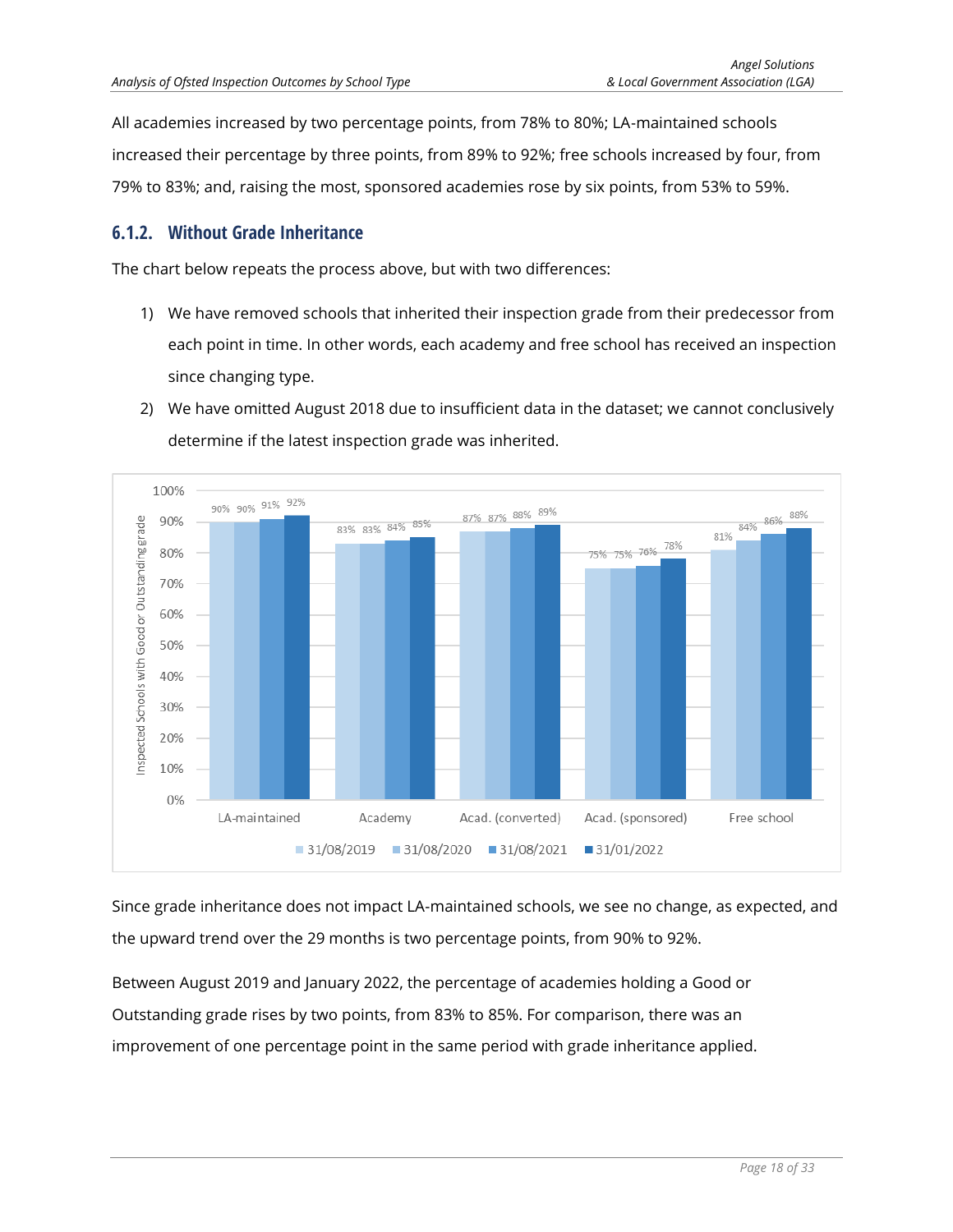Converted academies improved by two percentage points, from 87% to 89%. This increase is one percentage point more than the equivalent trend from the same period with grade inheritance, but from a lower starting figure: 87% instead of 88%.

Although the proportion of sponsored academies with a Good or Outstanding grade is significantly higher when removing grade inheritance, the scale of improvement remains the same with a three percentage point increase during the 29 months compared with the same period with grade inheritance.

Free schools improve by seven percentage points, the highest increase of any school type during the period, three points more than the same period with grade inheritance. However, note the small number of inspected free schools. In January 2022, it would take just two free schools to change grades to impact the percentage value, compared to 27 academies or 55 LA-maintained schools.

## <span id="page-18-0"></span>**6.2. Primary Schools**

#### <span id="page-18-1"></span>**6.2.1. With Grade Inheritance**

The chart below shows the percentage of inspected primary schools of each school type that held a published Good or Outstanding grade at various points in time across 41 months. The schools that have not been subject to inspection since changing type inherit their inspection grade from their predecessor.

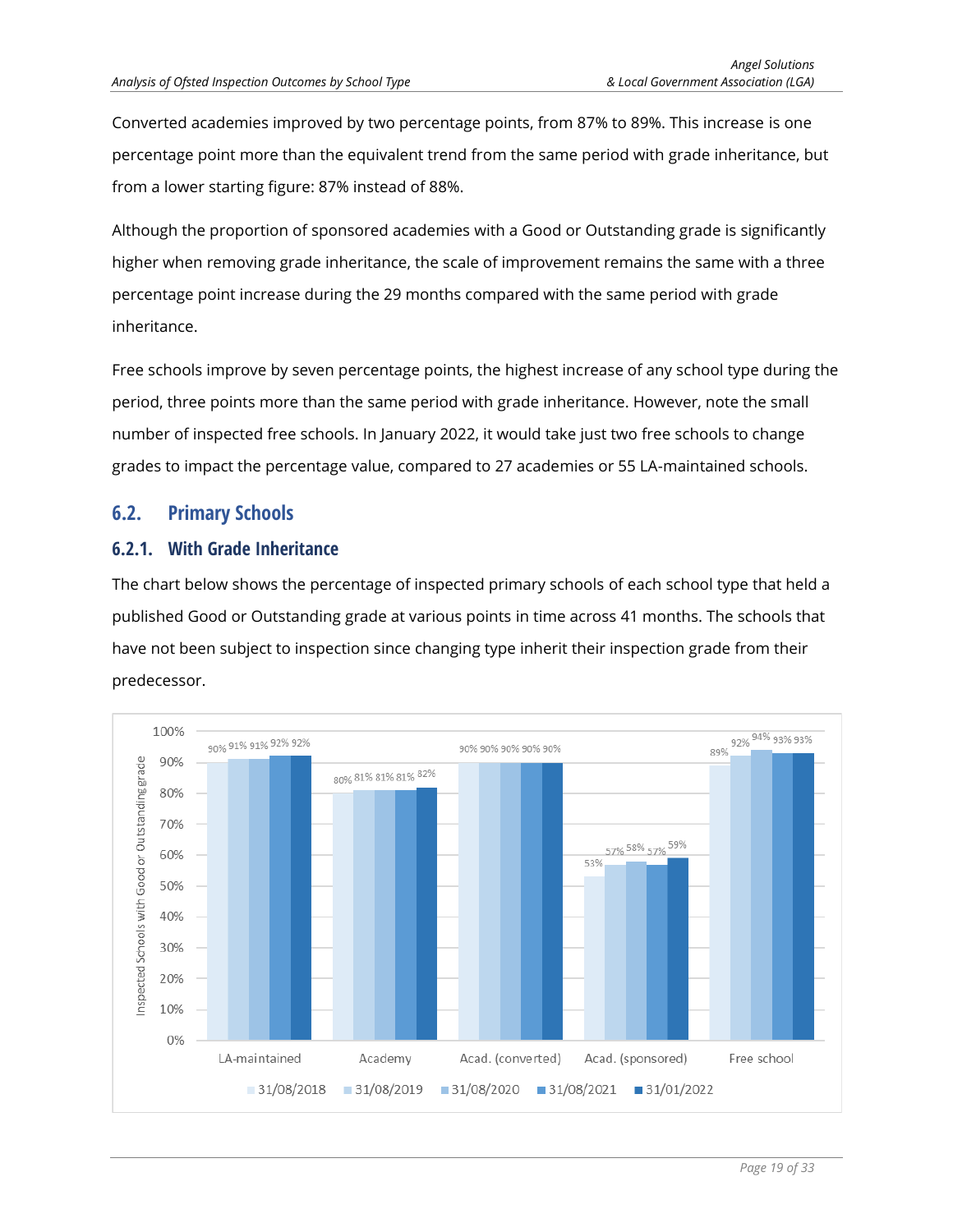Comparing the difference in percentages between August 2018 and January 2022, primary LAmaintained schools improved by two percentage points, from 90% to 92%. All primary academies also improved by two percentage points, albeit from a lower starting point, from 80% to 82%.

There was no change in percentage for converted academies, remaining stationary at 90% during the entire period, the only school type not to improve.

Sponsored academies have the lowest starting point and improved by six percentage points, starting at 53% and finishing at 59%, the most sizable increase by any school type, although there was a dip of one percentage point between August 2020 and August 2021.

Free schools improved by four percentage points across the whole period, from 89% to 93%, but peaked in August 2020 with 94%.

#### <span id="page-19-0"></span>**6.2.2. Without Grade Inheritance**

The chart below shows the percentage of inspected primary schools, by school type, with a published Good or Outstanding grade at various points between 31 August 2019 to 31 January 2022. Schools do not inherit their inspection grade from their predecessor in this analysis; to be included, the school must have received an inspection in its own right.

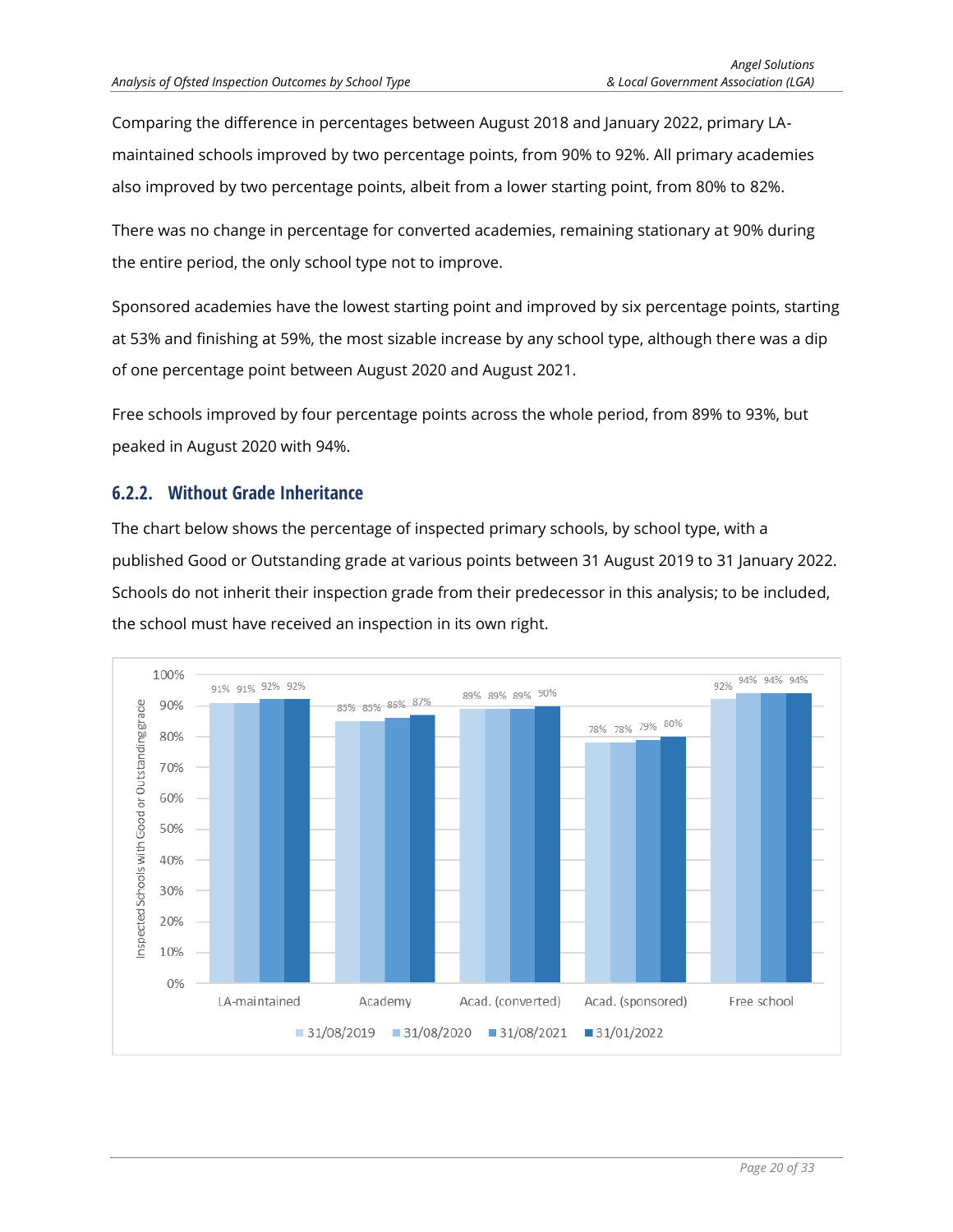When comparing the starting and ending percentages, all school types improved, but the amount of improvement is less than when grade inheritance is employed. No school type improves by any more than two percentage points.

All academies (85% to 87%), sponsored academies (78% to 80%), and free schools (92% to 94%) all improved by two percentage points. Converted academies improved by one percentage point (89% to 90%).

LA-maintained schools are unaffected by grade inheritance and had a one percentage point improvement for the period.

## <span id="page-20-0"></span>**6.3. Secondary Schools**

#### <span id="page-20-1"></span>**6.3.1. With Grade Inheritance**

The chart below shows the percentage of inspected secondary schools that held a published Good or Outstanding grade at various points in time across 41 months, split by school type. Academies and free schools with a predecessor school that have not received an inspection since changing type are inheriting their inspection grade from their predecessor.

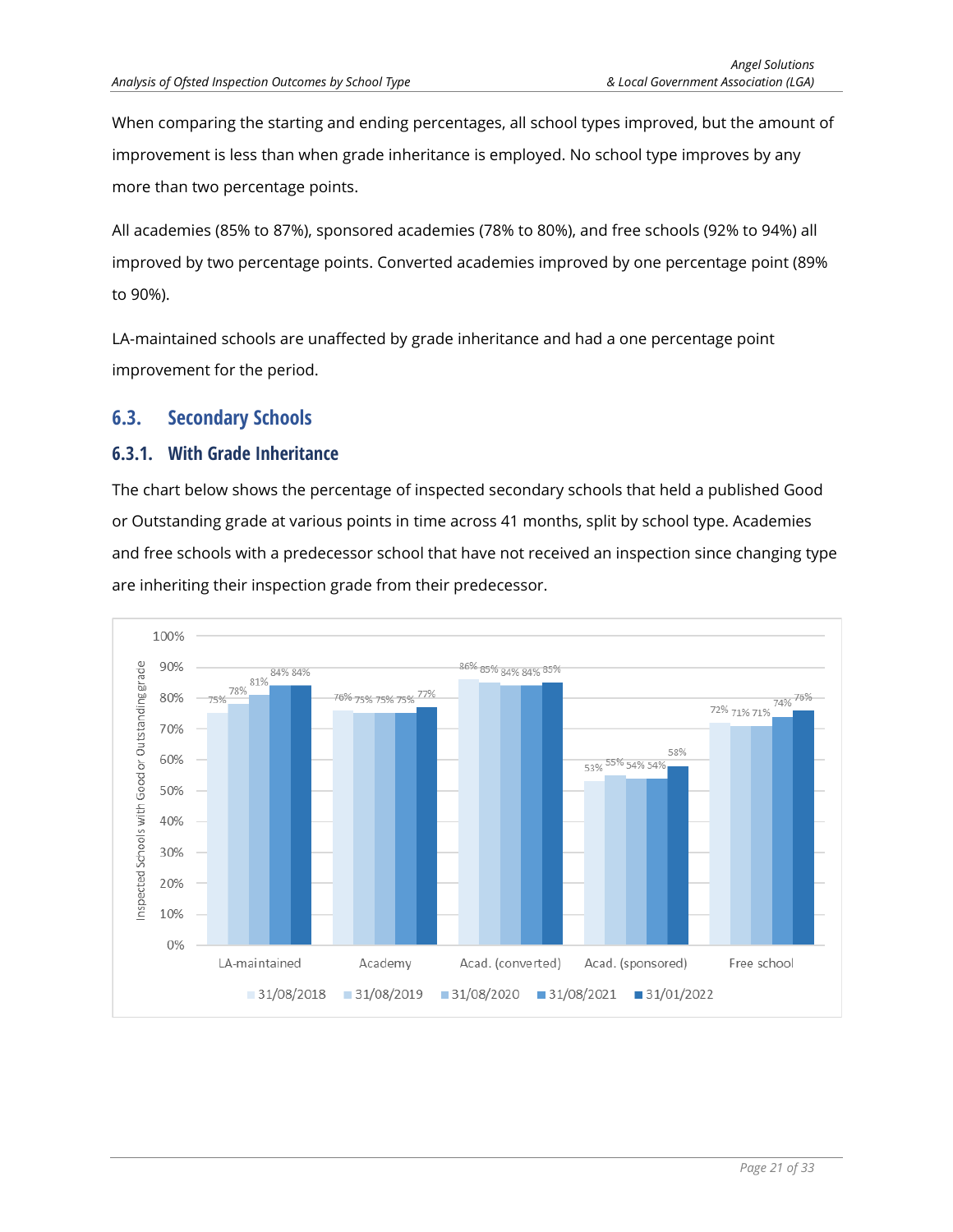The percentage of inspected secondary LA-maintained schools holding a Good or Outstanding grade increased by nine percentage points between August 2018 and January 2022, from 75% to 84%, the most significant increase of any school type.

All academies increased by one percentage point, from 76% to 77%, over the same period. However, the intervening points in time recorded a one percentage point drop, to 75%, from the starting point of 76%, recovering by two percentage points between August 2021 and January 2022.

Converted academies are the only school type to decline over the period, by one percentage point from 86% to 85%, with a low point of 84% in August 2020 and August 2021.

With an increase of four percentage points between August 2021 and January 2022, sponsored academies rose five percentage points over the whole period, from 53% to 58%.

Across the period, free schools improved by four percentage points, from 72% to 76%, after dipping to 71% in August 2019 and August 2020.

#### <span id="page-21-0"></span>**6.3.2. Without Grade Inheritance**

The chart below shows the proportion of inspected secondary schools of each type that hold a published Good or Outstanding grade at various points across 29 months from 31 August 2019 to 31 January 2022. Schools do not inherit their inspection grade from their predecessor in this analysis; each school must have received an inspection in its own right.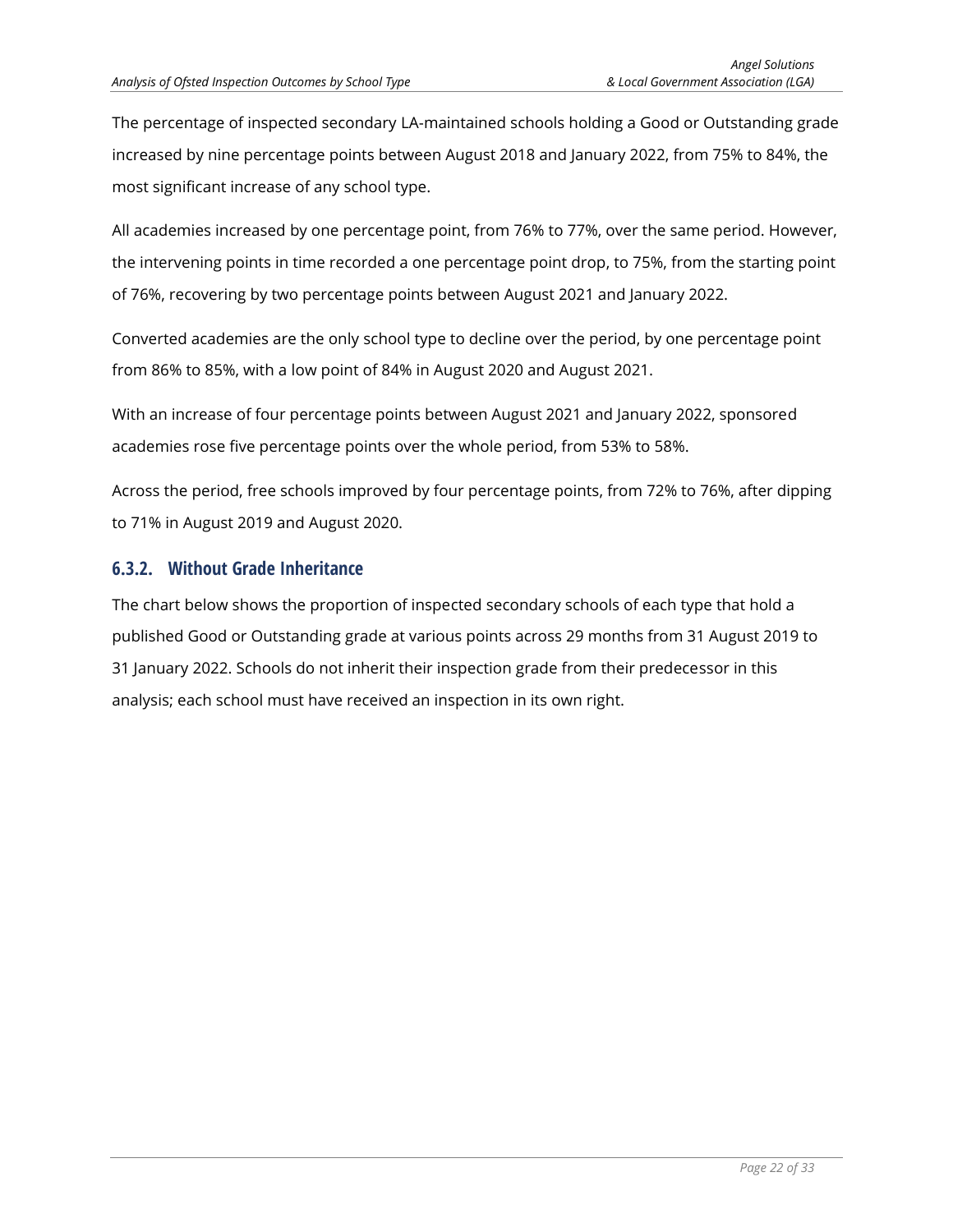

LA-maintained schools are unaffected by grade inheritance and improved by six percentage points over the analysed period, from 78% to 84%.

All academies improved by three percentage points, from 80% to 83%. LA-maintained schools "overtake" academies during the period: They start with a lower percentage (78% vs 80%) and end with a higher percentage (84% vs 83%).

Converted academies improved by one percentage point across the whole period, from 85% to 86%, dipping to 84% in August 2020.

Sponsored academies improved by six percentage points, from 68% to 74%, with a four-point rise between August 2021 and January 2022.

Free schools are the school type that improves by the most significant degree: nine percentage points, from 74% to 83%. However, with only 202 inspected secondary free schools in the January 2022 dataset, each school represents 0.49%, compared to each academy which represents 0.04%.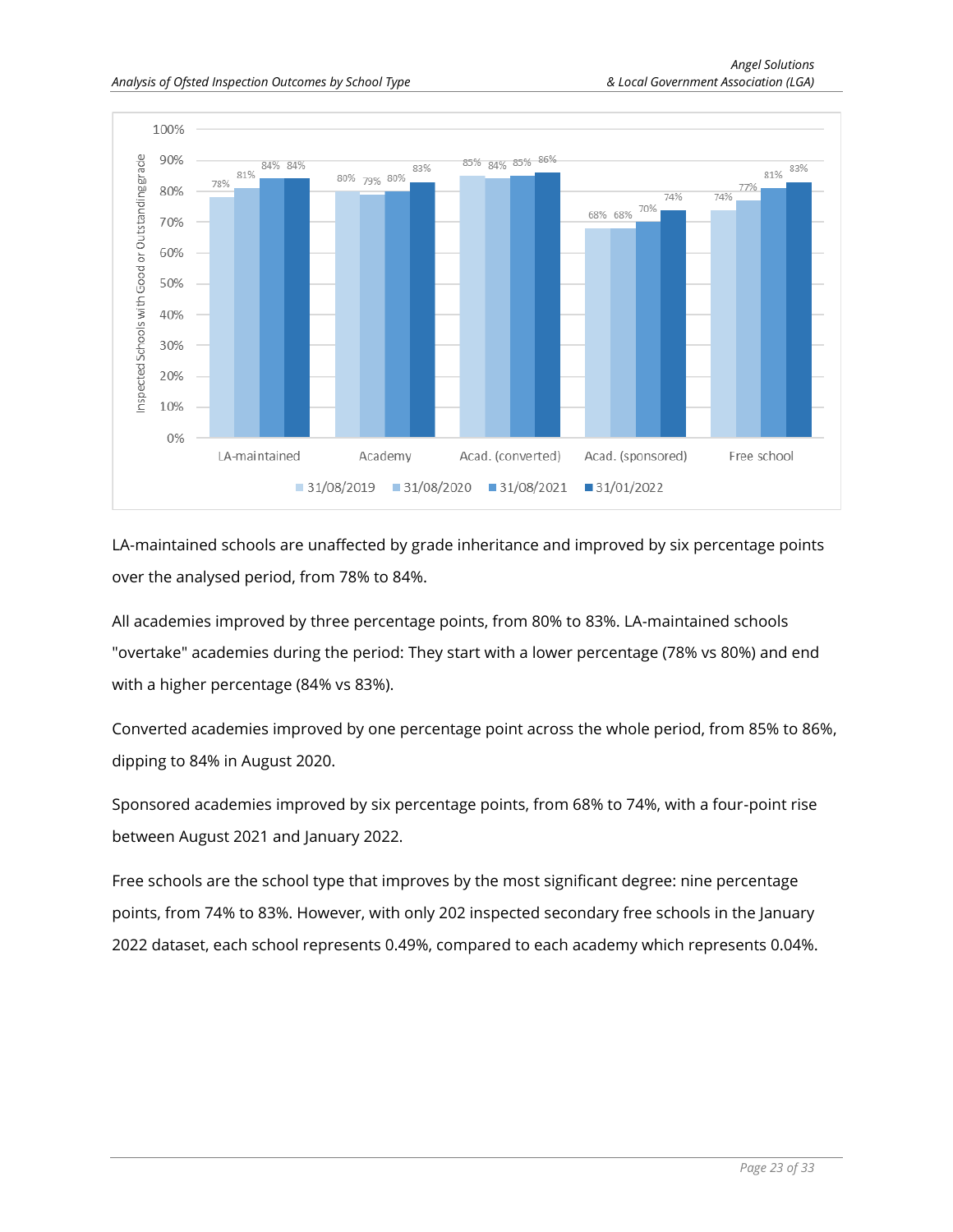# <span id="page-23-0"></span>**7. Impact of academisation on inspection outcomes**

The tables below compare the latest inspection grade at two points in time, August 2018 and January 2022, based on the school types at those same points in time. We also study the impact of inspection grade inheritance on these values.

We map schools that were academised during the intervening period to their predecessor if only one existed.



# <span id="page-23-1"></span>**7.1. Schools which remained LA-maintained**

The raw number of LA-maintained schools with a Good or

Outstanding grade increased by 88. So, while 91% of the LA-maintained schools were Good or Outstanding in August 2018, 92% were Good or Outstanding by January 2022.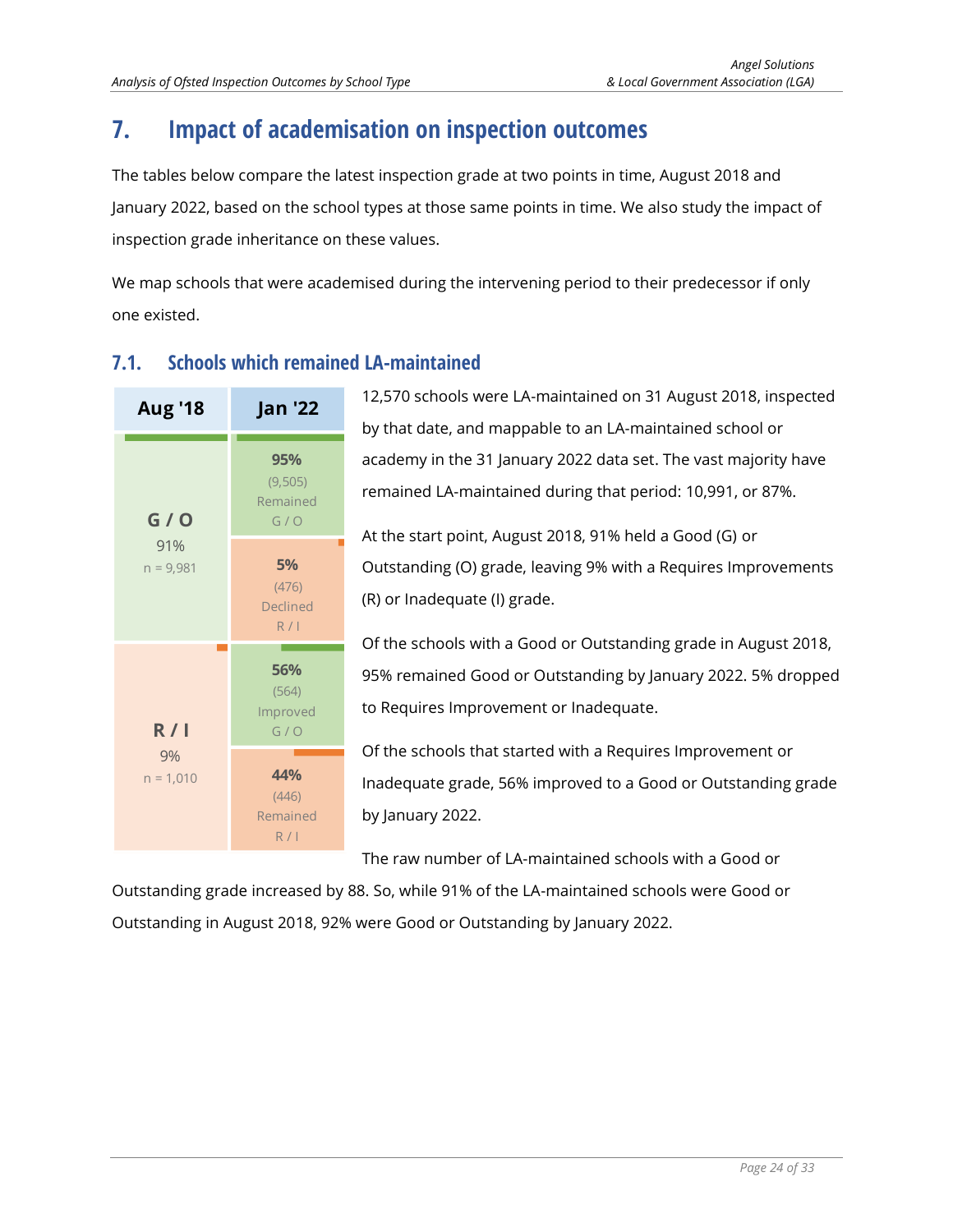

# <span id="page-24-0"></span>**7.2.Schools which academised**

Of the schools in scope, 1,579 became an academy between August 2018 and January 2022, 13% of the original LA-maintained school cohort in those 41 months.

Of the schools that held a Good or Outstanding grade in August 2018, with grade inheritance, 88% still hold a Good or Outstanding grade in January 2022, 7 percentage points fewer than schools that remained LA-maintained. Meanwhile, 12% of schools dropped to a Requires Improvement or Inadequate grade.

Of the schools that started with a Requires Improvement or Inadequate grade, 7% converted that into a Good or Outstanding grade. In comparison, schools that remained LA-maintained converted 56%, 49 percentage points higher. However, since

grade inheritance is applied, a drop in grade could have occurred prior to academisation.

The other 93% of academised schools remain with a Requires Improvement or Inadequate grade.

In August 2018, before academising, the number of LA-maintained schools with a Good or Outstanding grade that would go on to academise was 1,198. In January 2022, 1,083 of those schools, 115 fewer, hold a Good or Outstanding grade, reducing the percentage from 76% to 69%, a fall of seven percentage points.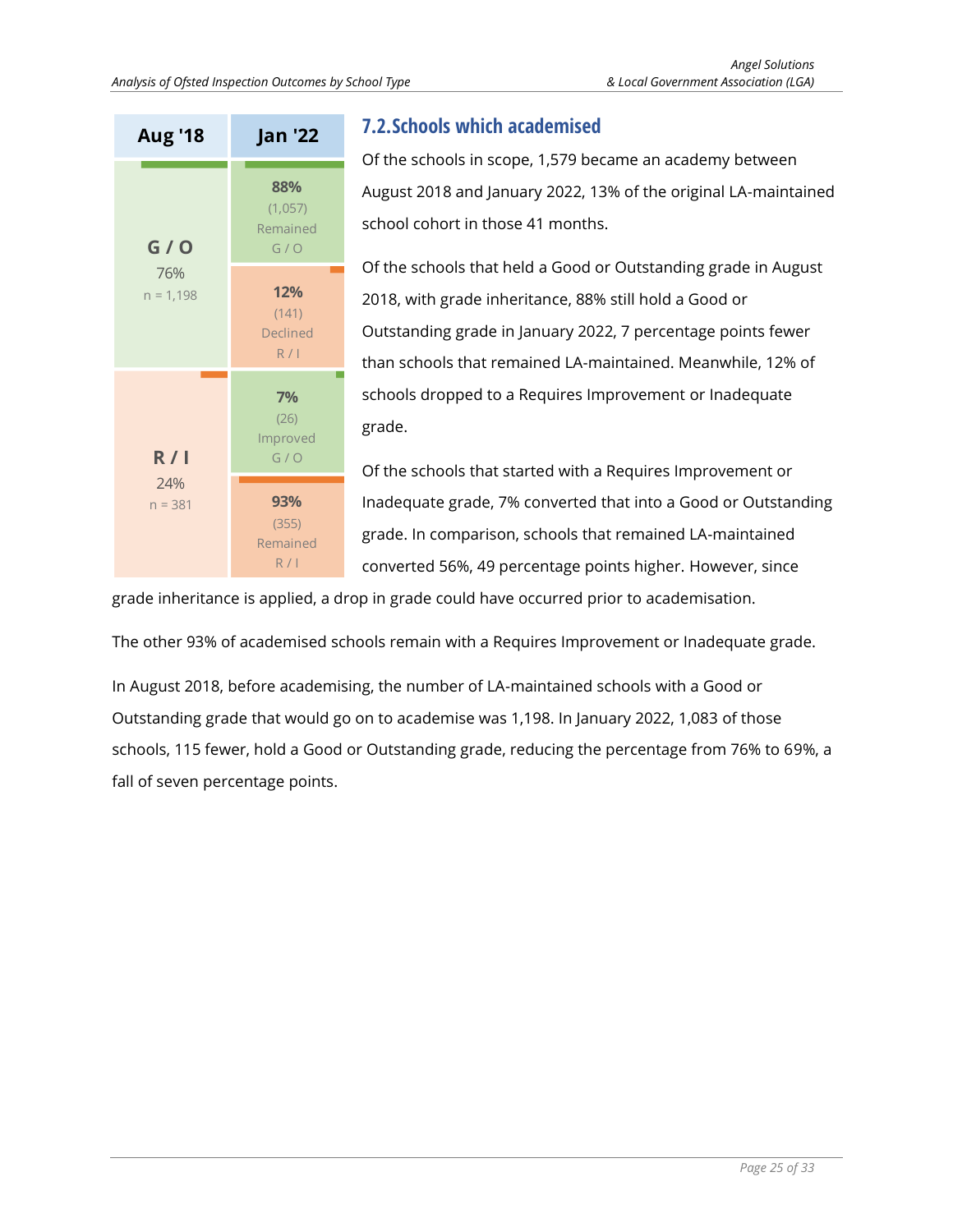# <span id="page-25-0"></span>**7.3. Schools which academised, without grade inheritance**



We dispense with grade inheritance to reflect the impact of academisation on inspection outcomes more fairly. Without grade inheritance, we get a reflection of Ofsted's view of the academy, not its predecessor.

After applying a filter to the data to remove the academies which have not received an inspection since academising, we found the number of schools dropped drastically: Of the 1,579 schools that had academised since August 2018, only 23, or 1%, have received an inspection as an academy, making the analysis unsuitable for drawing solid conclusions.

The reasons for these low numbers are two-fold: Prior to September 2021, after academisation, schools were given up to three years of reprieve from inspection, with the inspection tending to occur in the third year. Additionally, due to the COVID-

19 pandemic, inspections paused from March 2020, starting on a small scale from April 2021, and at a more regular pace from September 2021.

The 23 schools in this table received their inspection since the resumption of inspections in April 2021.

The government has asked Ofsted to inspect all schools before the autumn term in 2025. Therefore, we expect a fairer picture to emerge rapidly over the coming months and years.

With the limited dataset we have, 96% of the 23 academised schools inspected since academising had a starting grade of Good or Outstanding when they were an LA-maintained school in August 2018. 82% of that number continue to have a Good or Outstanding grade by January 22, with 18% dropping to a Requires Improvement or Inadequate grade. Only one school started with a Requires Improvement or Inadequate grade, and it improved to Good or Outstanding by the end of the period.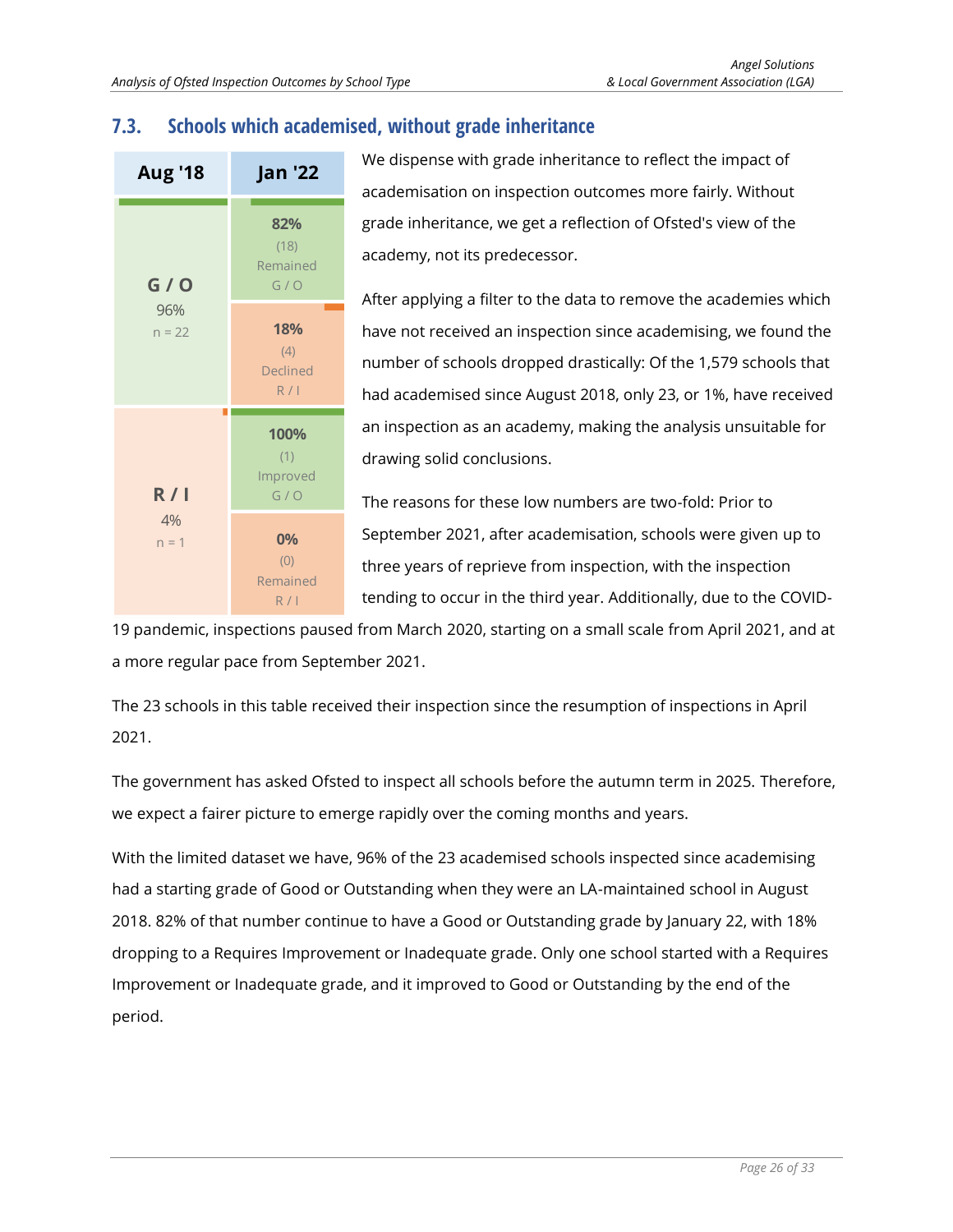# <span id="page-26-0"></span>**7.4. Schools which were already academies**



While it does not reflect the immediate impact of academisation on inspection outcomes, we can analyse the direction of travel of inspection grades for schools already academised in August 2018.

In August 2018, 6,860 schools were already an academy that held an inspection grade (inherited or self-earned) and have been mapped to the January 2022 dataset.

Of these academies, 5,481 started with a Good or Outstanding grade in August 2018. By January 2022, 94% of them still held a Good or Outstanding grade, one percentage point lower than LAmaintained schools. The latest inspection outcome for the remaining 6% dropped to Requires Improvement or Inadequate.

The other 1,379 academies started with a Requires Improvement or Inadequate inspection grade. Of those schools, 45% improved their inspection outcome by January 2022 to a Good or

Outstanding grade, 11 percentage points lower than LA-maintained schools in the same period, which improved 56% of Requires Improvement and Inadequate schools to a Good or Outstanding grade.

The remaining 55% of schools which started with a Requires Improvement or Inadequate grade still held such a grade in January 2022.

Overall, the number of in-scope academies holding a Good or Outstanding grade in January 2022 increased since August 2018 by 324: from 5,481 to 5,805 (80% to 85%), an increase of 5 percentage points.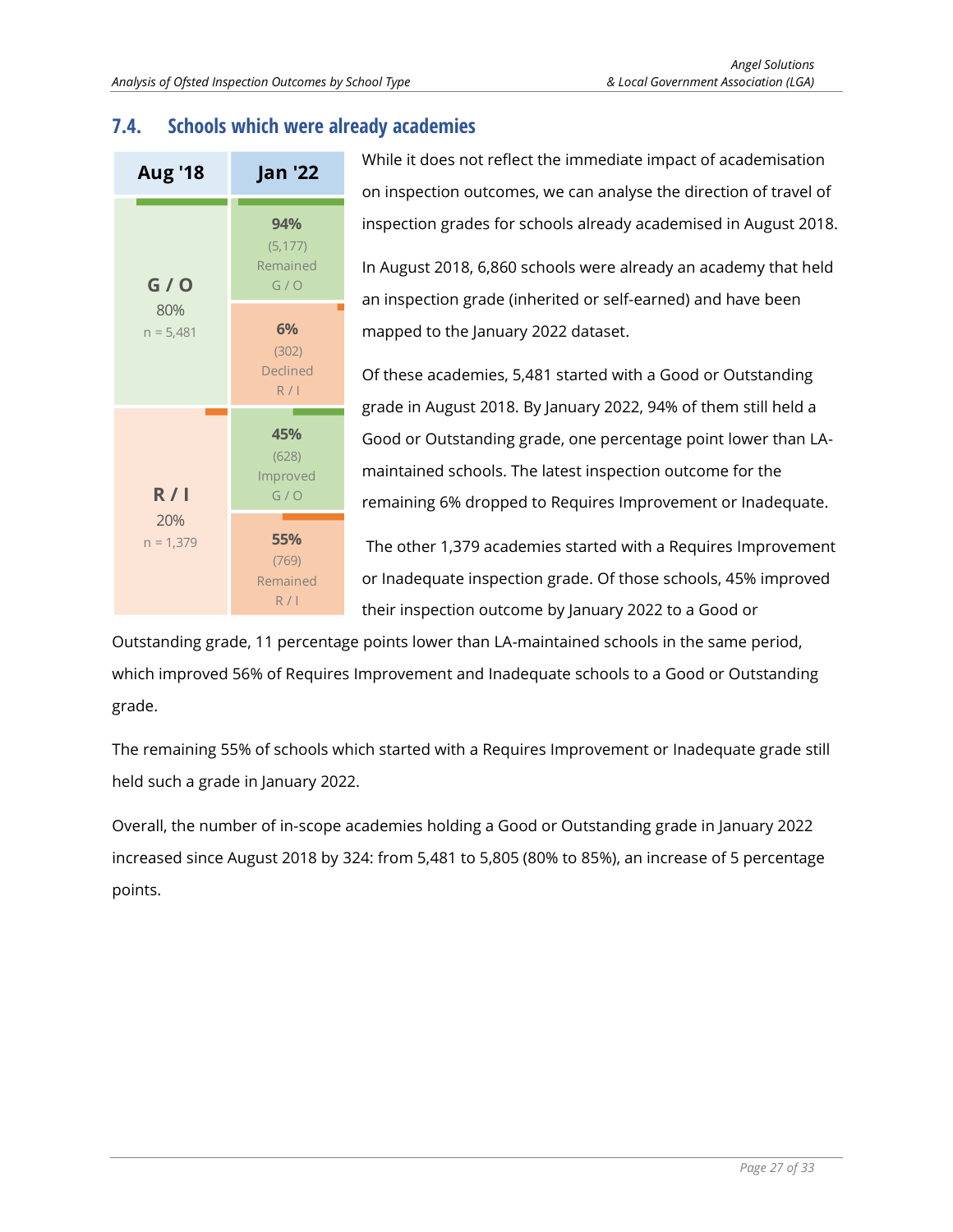## <span id="page-27-0"></span>**7.5. Schools which were already academies, without grade inheritance**



To stop the bias of grade inheritance, in this table, we have discounted academies where they inherit their January 2022 inspection grade from the predecessor school. 5,422 of the 6,860 academies from the previous section match these criteria.

Of these academies, 4,299 held a Good or Outstanding grade in August 2018. Note that the grades at this point are still subject to grade inheritance. 93% of which still held a Good or Outstanding grade in January 2022, two percentage points lower than schools that remained LA-maintained between the two points in time.

The other 7% of Good or Outstanding academies dropped to a Requires Improvement or Inadequate grade.

The remaining 1,123 academies started with a Requires Improvement or Inadequate grade as of August 2018. 56% of those academies improved their latest inspection outcome to

Good or Outstanding by January 2022, the same percentage LA-maintained schools improved by. The remaining 44% of academies with a Requires Improvement or Inadequate grade in August 2018 remained with such a grade by January 2022.

Overall, the number of academies that held a Good or Outstanding grade by January 2022 increased by 328 since August 2018, increasing by six percentage points, from 79% to 85%.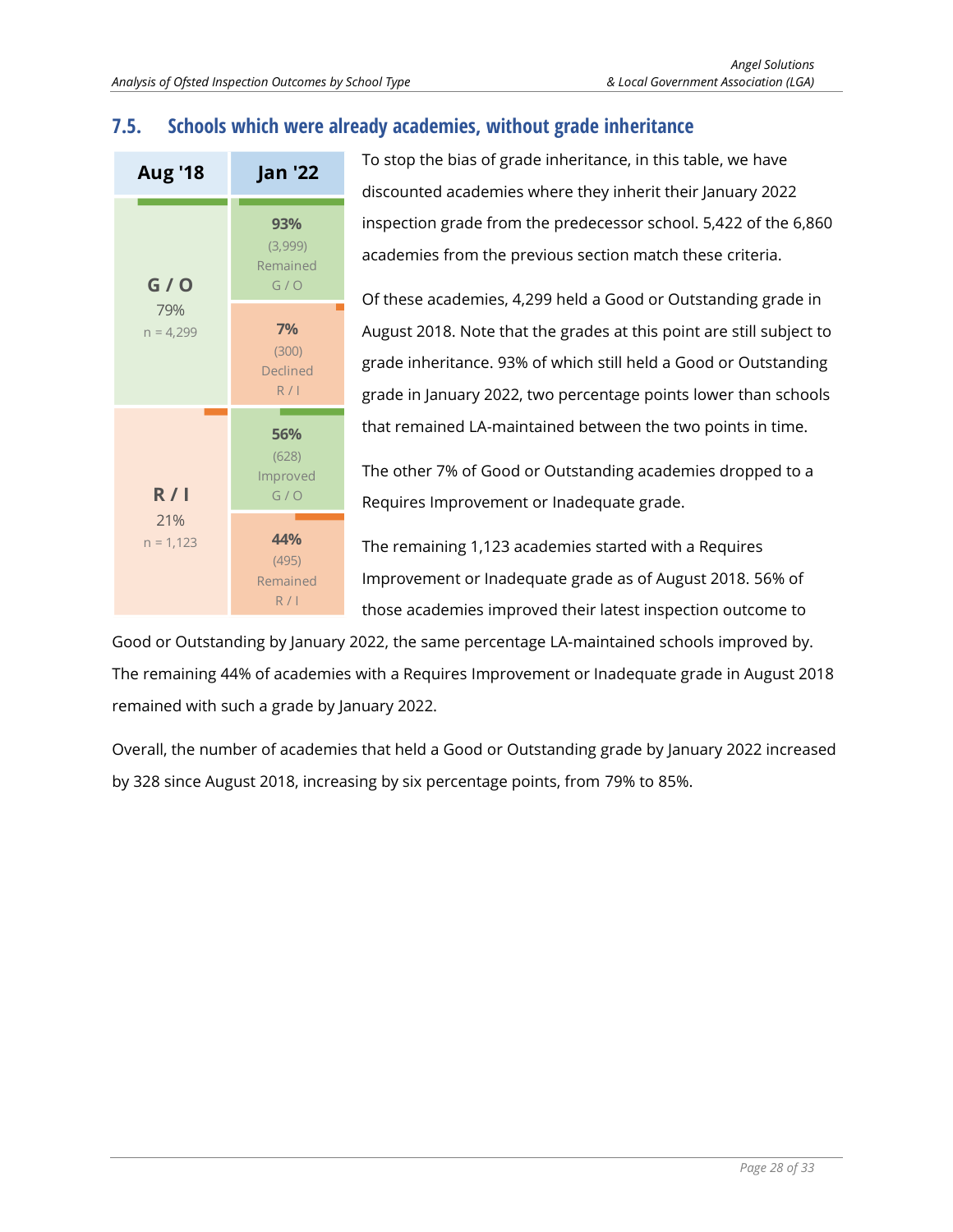# <span id="page-28-0"></span>**8. Comparing inspection outcomes from specific grade starting points of LA-maintained schools and academies**

In the following analysis, we look at the distribution of inspection grades as of January 2022 for LAmaintained schools and academies with the same inspection grade in August 2018.

The schools were the type in focus at both times; for example, the school was LA-maintained in August 2018 and January 2022. We discount schools that academised during that period.

Each chart displays two values for academies: the first with grade inheritance applied and the second discounting schools with an inherited grade. The latter gives the fairest comparison between academies and LA-maintained schools.

We always apply grade inheritance to the August 2018 inspection grade for academies.



# <span id="page-28-1"></span>**8.1. Outstanding schools as of August 2018**

The number of LA-maintained schools held an Outstanding grade as of August 2018 was 2,026. 81% of those schools still held an Outstanding grade by January 2022.

While grade inheritance is applied, 85% of academies of the 1,434 who held an Outstanding grade as of August 2018 still held an Outstanding grade by January 2022, 4 percentage points more than LAmaintained schools. However, after discounting academies with an inherited grade and narrowing the scope to the 750 academies that have received an inspection in their current form, the value drops by 13 percentage points to 72%, nine percentage points lower than LA-maintained schools.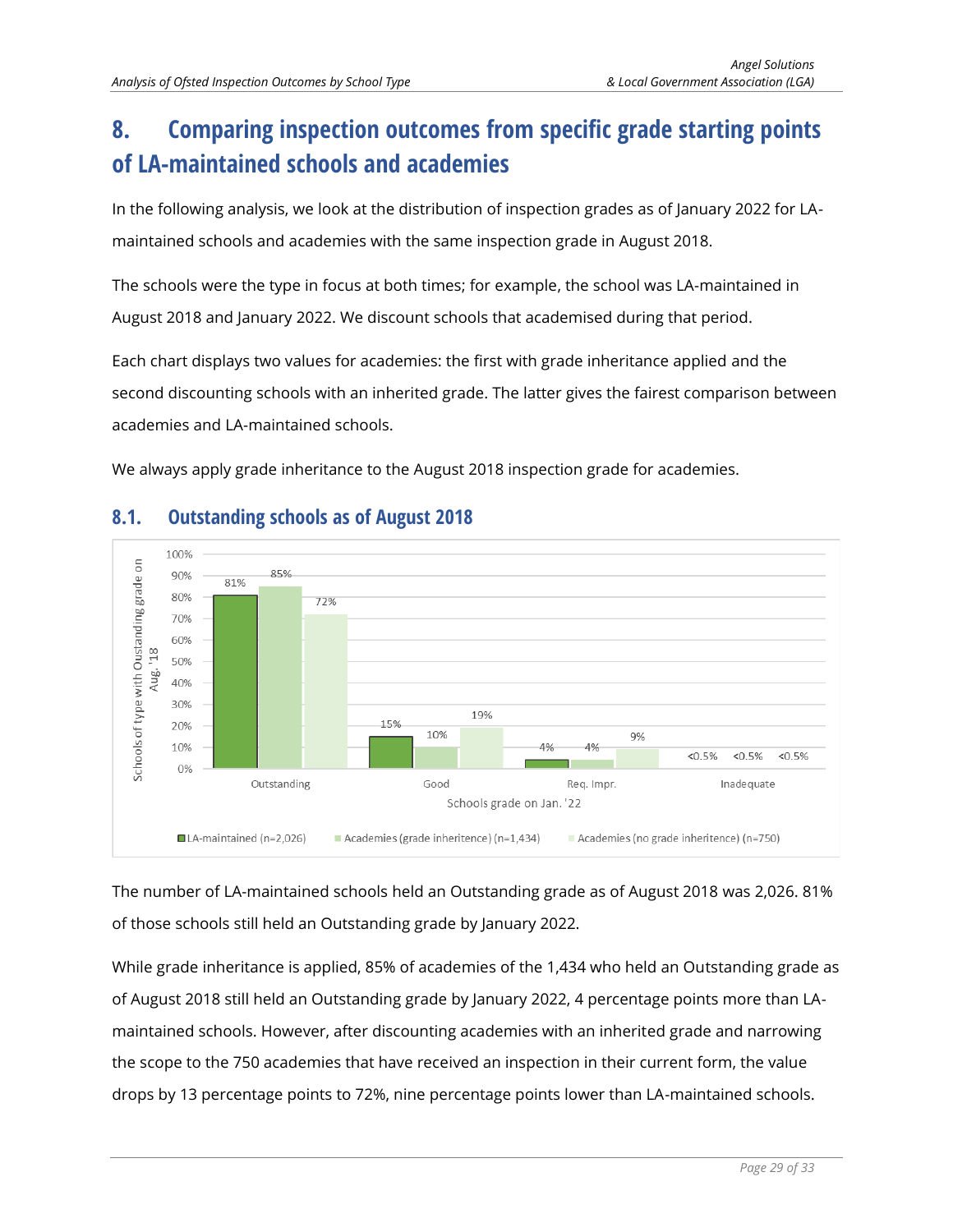For LA-maintained schools, 19% of schools had a lower grade by January 2022 than the Outstanding they held in August 2018: 15% fell to Good, 4% to Requires Improvement, and a negligible number to Inadequate.

For academies, 14% of schools had a lower grade by January 2022 with the application of grade inheritance. However, this increases to 28% if we exclude schools inheriting their grade from their predecessor, nine percentage points higher than LA-maintained schools: 19% of academies dropped to Good, 9% to Requires Improvement, and a negligible number dropping to Inadequate.



# <span id="page-29-0"></span>**8.2. Good schools as of August 2018**

LA-maintained schools improved the inspection grade from Good to Outstanding between August 2018 and January 2022 for 1% of their 7,955 schools.

Of the 4,045 academies starting with a Good inspection grade, 1% improved their grade when grade inheritance was applied, increasing to 2% for the 3,549 academies that have received an inspection since academising.

94% of LA-maintained schools maintained their Good grade across the timeframe, more than both of the academy values: by one percentage point from academies with grade inheritance and two points from academies inspected in their own right.

5% of LA-maintained schools had a fall in inspection grade outcome from their starting position of Good between August 2018 and January 2022. The majority dropped to a Requires Improvement grade, with a negligible percentage dropping to an Inadequate grade.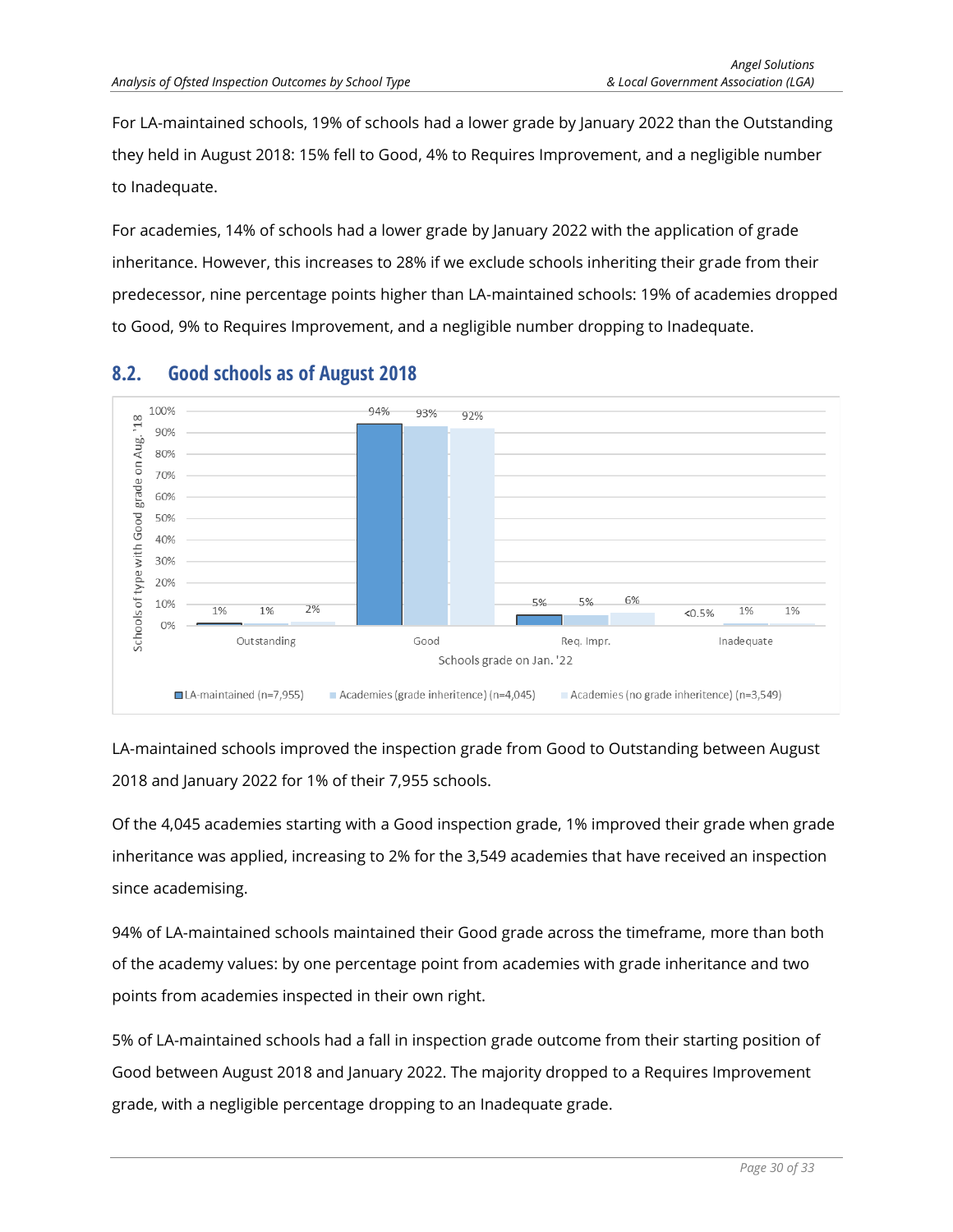Meanwhile, a higher percentage of academies dropped at least one grade during those 41 months: 6% of academies with grade inheritance and 7% of self-inspected academies.



#### <span id="page-30-0"></span>**8.3. Requires Improvement schools as of August 2018**

989 LA-maintained schools held a Requires Improvement grade as of August 2018. 56% of those schools improved their grade by January 2022, the majority to a Good grade and a negligible percentage to Outstanding.

With grade inheritance allowed, 49% of the 947 academies improved their grade in the same period: 48% to a Good grade and 1% to an Outstanding grade, seven percentage points lower than LAmaintained schools.

When discounting academies with an inherited grade, 57% of the 823 in-scope academies improve their grade by January 2022: 56% to Good and 1% to Outstanding, one percentage point more than LA-maintained schools.

42% of LA-maintained schools see no change in their inspection grade at the two points in time. Academies are six percentage points higher when grade inheritance is applied, at 48%, and two points lower when academies without a self-earned inspection grade are discounted, at 40%.

LA-maintained schools have the lowest percentage of schools dropping to an Inadequate grade by January 2022, with 2%, one percentage point lower than academies, both with and without grade inheritance, at 3%.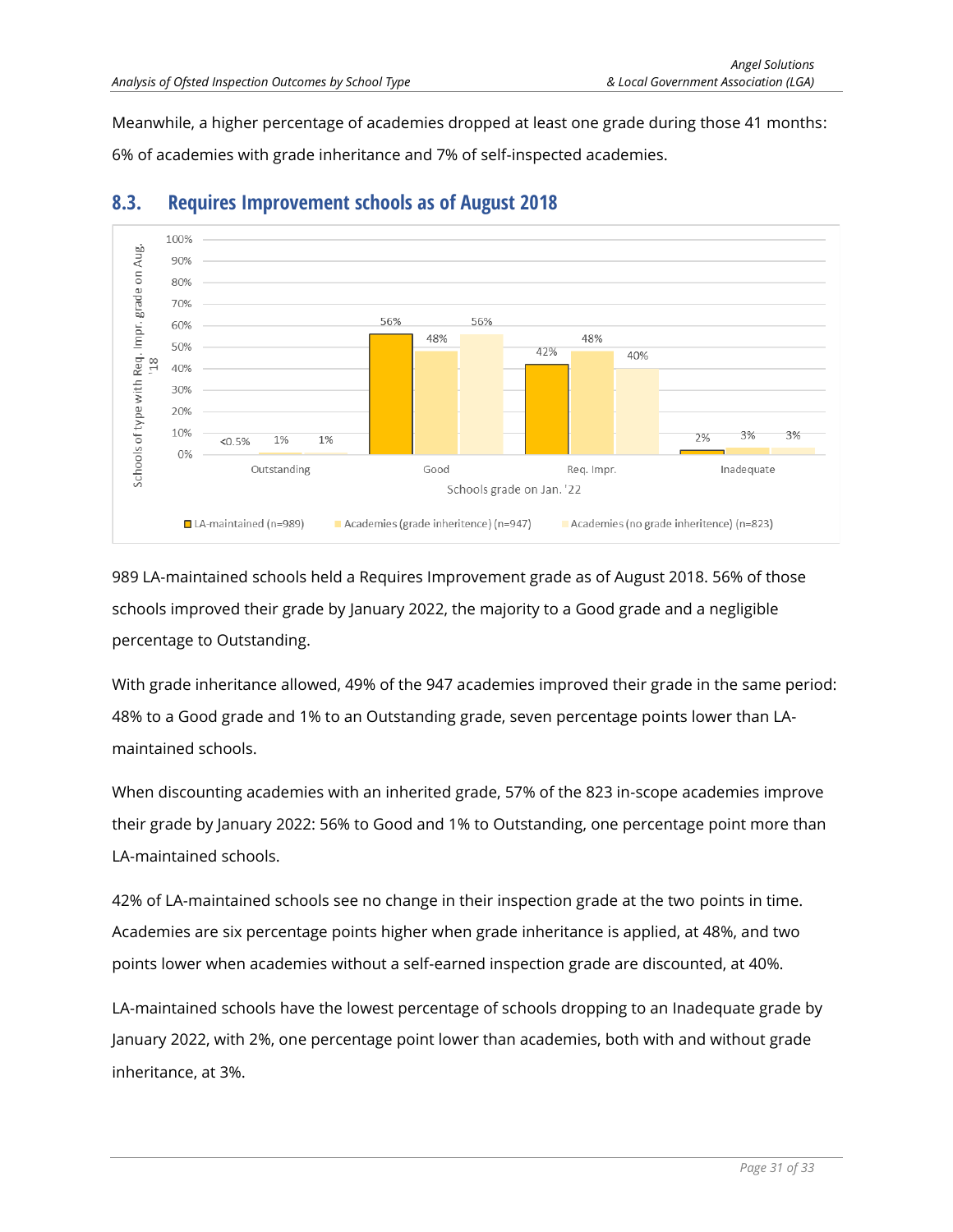

## <span id="page-31-0"></span>**8.4. Inadequate schools as of August 2018**

Notably, within the dataset, only 21 LA-maintained schools had an Inadequate starting grade in August 2018, typically due to enforced academisation of LA-maintained schools graded as Inadequate due to an inspection. It is rare for LA-maintained schools to have the opportunity to prove they can recover from an Inadequate grade, making a comparison with academies difficult.

Of the small number of LA-maintained schools, 71% have improved their latest inspection grade of August 2018 by January 2022. The majority, 52%, reached Requires Improvement, and 19% reached Good. The remaining 29% of LA-maintained schools still hold an Inadequate grade.

The number of academies in this dataset is far more significant: 450 when grade inheritance is allowed and 300 when it is not.

When grade inheritance is allowed, 64% of schools have improved their grade by January 2022: 28% to Requires Improvement, 34% to Good, and 2% to Outstanding.

When disallowing grade inheritance, 95% of schools have improved their grade during the timeframe: 42% have improved to Requires Improvement, 51% to Good, and 2% to Outstanding.